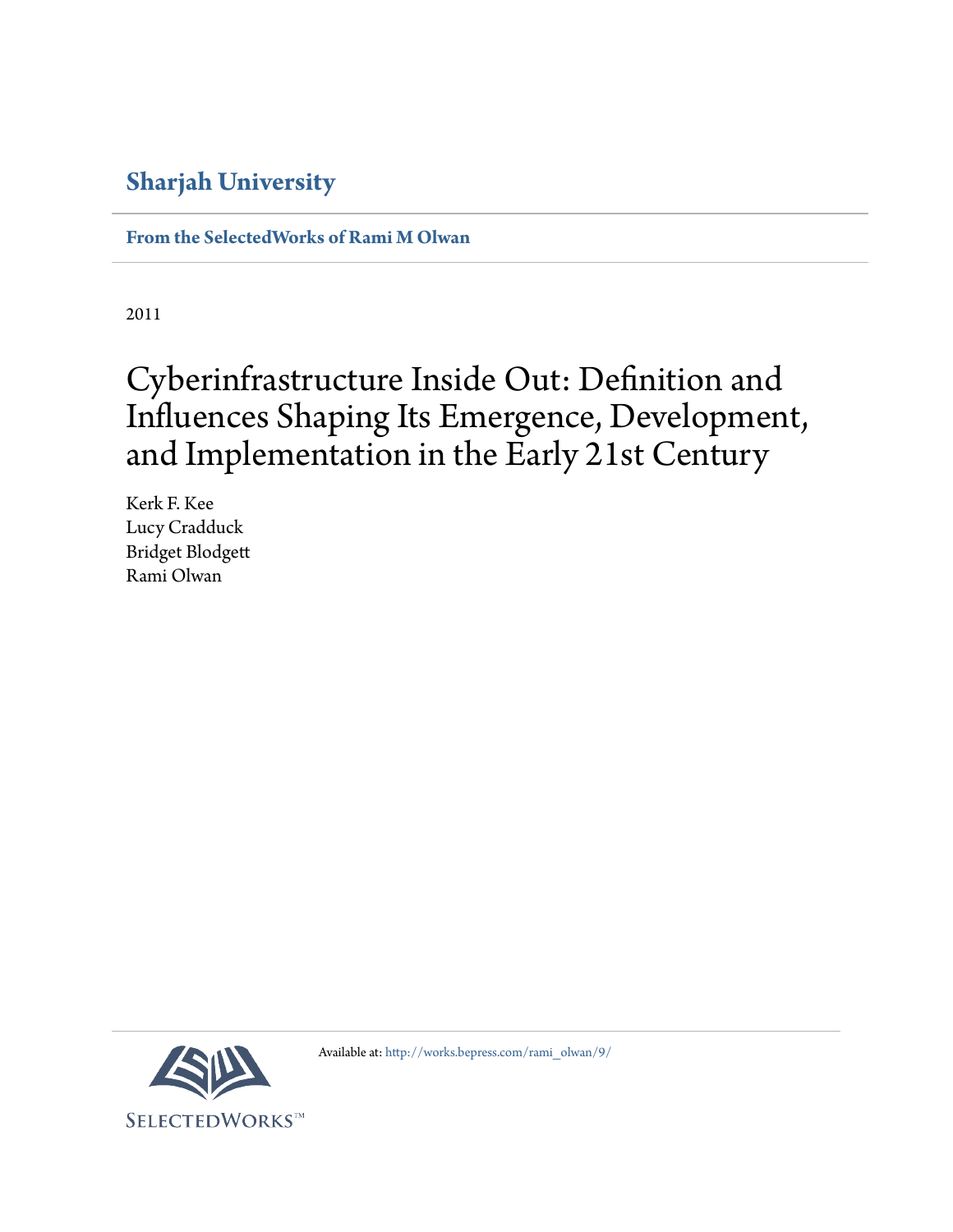#### CYBERINFRASTRUCTURE INSIDE OUT 1

# Running head: CYBERINFASTRUCTURE INSIDE OUT

Cyberinfrastructure Inside Out:

Definition and Influences Shaping Its Emergence, Development, and Implementation

in the Early 21st Century

# Kerk F. Kee

Department of Communication Studies, The University of Texas at Austin, USA

Lucy Cradduck

Faculty of Law, Queensland University of Technology, Brisbane, Australia and

Business Faculty, University of the Sunshine Coast, Australia

Bridget Blodgett

College of Information Sciences and Technology of the Pennsylvania State University, USA

Rami Olwan

Faculty of Law, Queensland University of Technology, Brisbane, Australia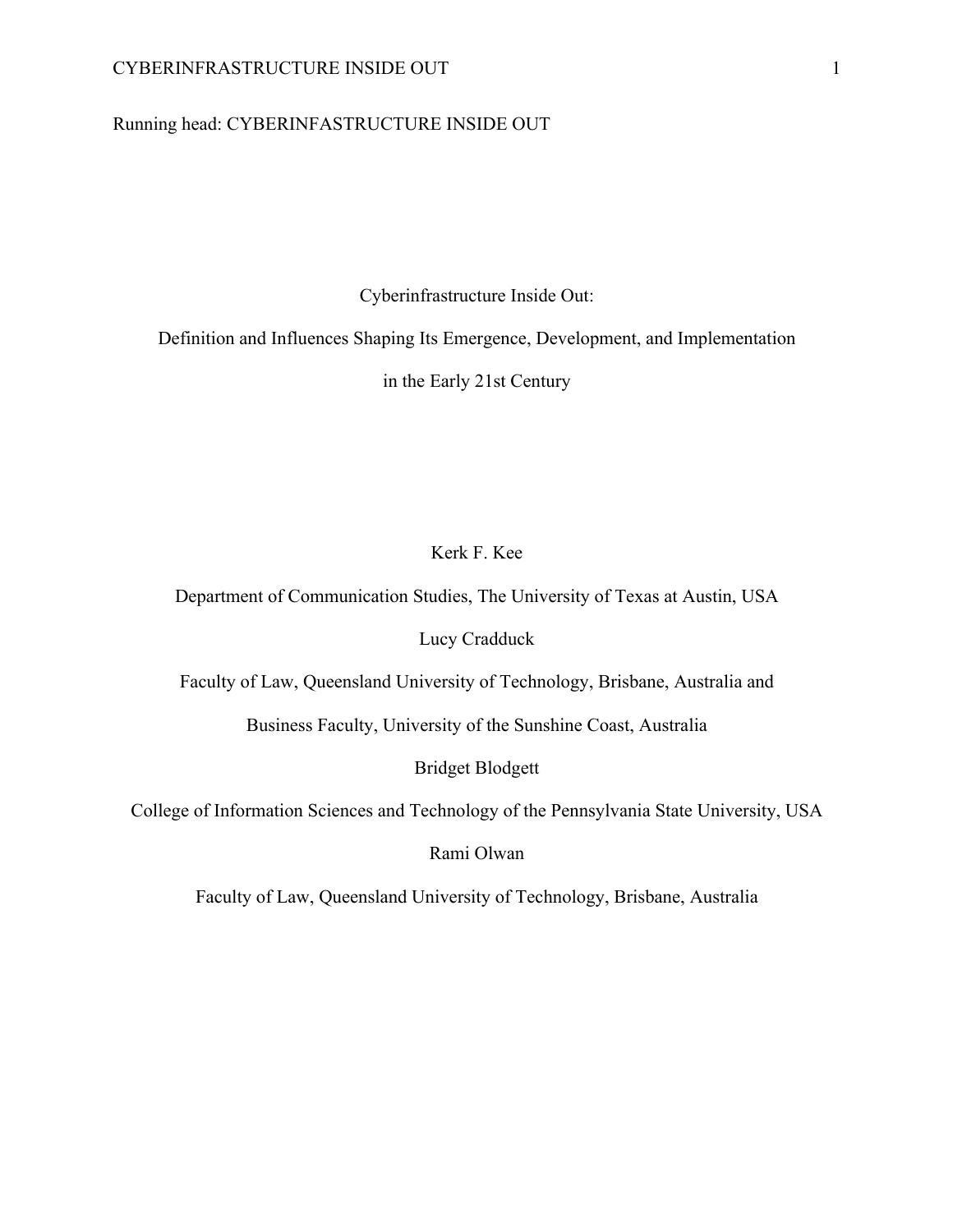#### Cyberinfrastructure Inside Out:

Definition and Influences Shaping Its Emergence, Development, and Implementation

# in the Early 21st Century

Cyberinfrastructure (Atkins, et al., 2003; Seidel, Muñoz, Meacham, & Whitson, 2009; Stewart, 2007), also commonly known as e-infrastructure in the UK (Meyer & Dutton, 2009 ; Meyer, Schroeder, & Dutton, 2008) and e-research infrastructure in Australia and Europe (Eccles, et al., 2009; Jankowski, 2009; Schroeder, 2007a), officially emerged and was recognized at the turn of the millennium. Since then, it has attracted serious attention and much investment from the scientific and scholarly communities as an emerging method and platform of research; and from political and policy organizations as a new entity with tremendous economic, societal, and global implications. Due to its potential, multiple stakeholder groups are grappling with the concept of cyberinfrastructure and engaging in the building of this "next-generation Internet" (Foster, Kesselman, & Tuecke, 2001, p. 217). As we look forward to the second decade of the 21st century, the time is ripe to explore three interrelate research questions:

- What is cyberinfrastructure?
- What are they key political influences shaping its domestic emergence and development?
- What are the key challenges impacting its international implementation?

By drawing widely from literature in the social sciences, law and policy studies, as well as computer and information sciences, this chapter attempts to provide some preliminary answers to these important questions.

Our purpose for this chapter is threefold. First, in order for multidisciplinary scholars and policymakers to study cyberinfrastructure, it is critical to have a coherent definition. Therefore, we synthesize definitions from a range of disciplines and propose an integrated and generative definition of cyberinfrastructure based on four dimensions: characteristics, layers, processes, and outcomes. As cyberinfrastructure continues to expand in the future, we anticipate the four dimensions will generate new examples while remaining useful as an integrated framework.

Second, in order for appropriate policies to be developed around cyberinfrastructure, we sketch a political model of cyberinfrastructure development based on three key influences: market, policy, and law. By drawing from the case of the Internet, this model describes the recursive relationships among these three domestic influences and how they can impact the case of cyberinfrastructure. We also discuss the concepts of digital divides and network neutrality as cautionary tales from the Internet that scholars and policymakers need to keep in mind while they work to advance cyberinfrastructure domestically.

Third, as cyberinfrastructure builds on the Internet, its implementation at the international scale deserves careful examination. Cyberinfrastructure projects at national borders often encounter challenges that limit their effective implementation. We draw a typology based on key influences in three categories - international challenges, national challenges and common project challenges, and argue that the lack of international standard policy structure is a fundamental challenge to effective implementation. We discuss how these influences shape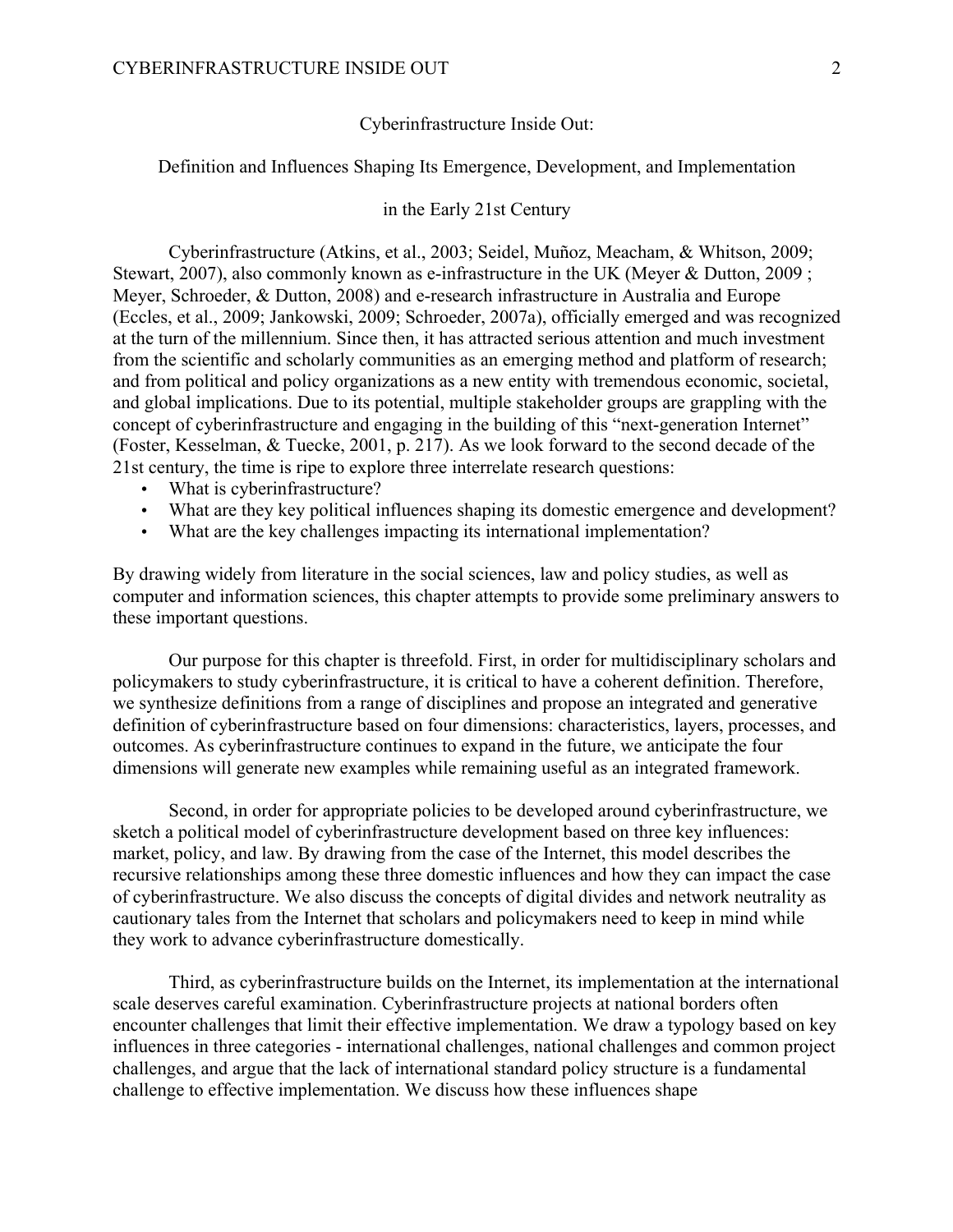cyberinfrastructure implementation at the international scale while balancing between policy harmonization and conformation among large and small countries.

Collectively, we believe the integrated definition, political model of domestic influences, and typology of international influences contribute to an understanding of the emergence, development, and implementation of cyberinfrastructure in the early 21st century. Although the chapter is primarily based on developments in, and the jurisdictions of the United States and Australia, some reference is made to positions and/or laws of the European Union and the United Kingdom to ensure a more comprehensive discussion. We conclude the chapter with a brief discussion of implications and a modest proposal for future research. Let us turn our attention to the first research question: What is cyberinfrastructure?

#### **Defining Cyberinfrastructure**

Although scholars have reviewed the definitions of related concepts, such as *e-science* (Jankowski, 2007; Schroeder, 2007b) and *collaboratory* (G. Olson, Zimmerman, & Bos, 2008), the definition of *cyberinfrastructure* is still unclear. Scholars in computer and information science, science and technology studies, and the fields of communication, sociology, and management have written about cyberinfrastructure based on a diverse range of disciplinary perspectives and agenda foci. Instead of picking the most cited definition, we believe a synthesis of existing definitions serves to bring several important insights together. We propose an integrated and generative definition of cyberinfrastructure based on its characteristics, layers, processes and outcomes.

# **Characteristics**

Cyberinfrastructure can be characterized as data-intensive, computationally powerful, distributed, hierarchical, interoperable, and with second-order growth (i.e. generation of data about data and metadata). The first characteristic of data-intensive refers to cyberinfrastructure's capacity of hold a large amount of data in various forms, including numbers, text, multimedia, acoustic and nonverbal data (Poole, 2009). The goal of combining data sets among groups of researchers was a key driver of initial cyberinfrastructure development. Traditionally, science was limited by regional data, human resources, and the technological capacity of small groups of independent researchers at various locations. With cyberinfrastructure, researchers can combine multiple datasets into one that exceeds what a traditional small group of researchers can collect and analyze. Consequently, researchers can do science at a scale otherwise not possible.

Cyberinfrastructure is computationally powerful and has the capacity to analyze intensive data (Friendlander, 2008) via parallel and distributed computing processes. Traditionally, researchers executed computer analyses of scientific data in local laboratories, and research studies were limited by the processing speed and power of individual (or a small network of) commercial personal computers (PCs) or local supercomputers, if available at affiliated institutions. A supercomputer is a large network of powerful modular servers and commercial PCs run on parallel and distributed computing algorithms. Via this technique, a data-intensive job can be divided into small chunks and fed into individual servers and/or PCs (within a supercomputer architecture) concurrently and recursively, and then the results aggregated at the end of the computational process, thus increasing processing speed and capacity.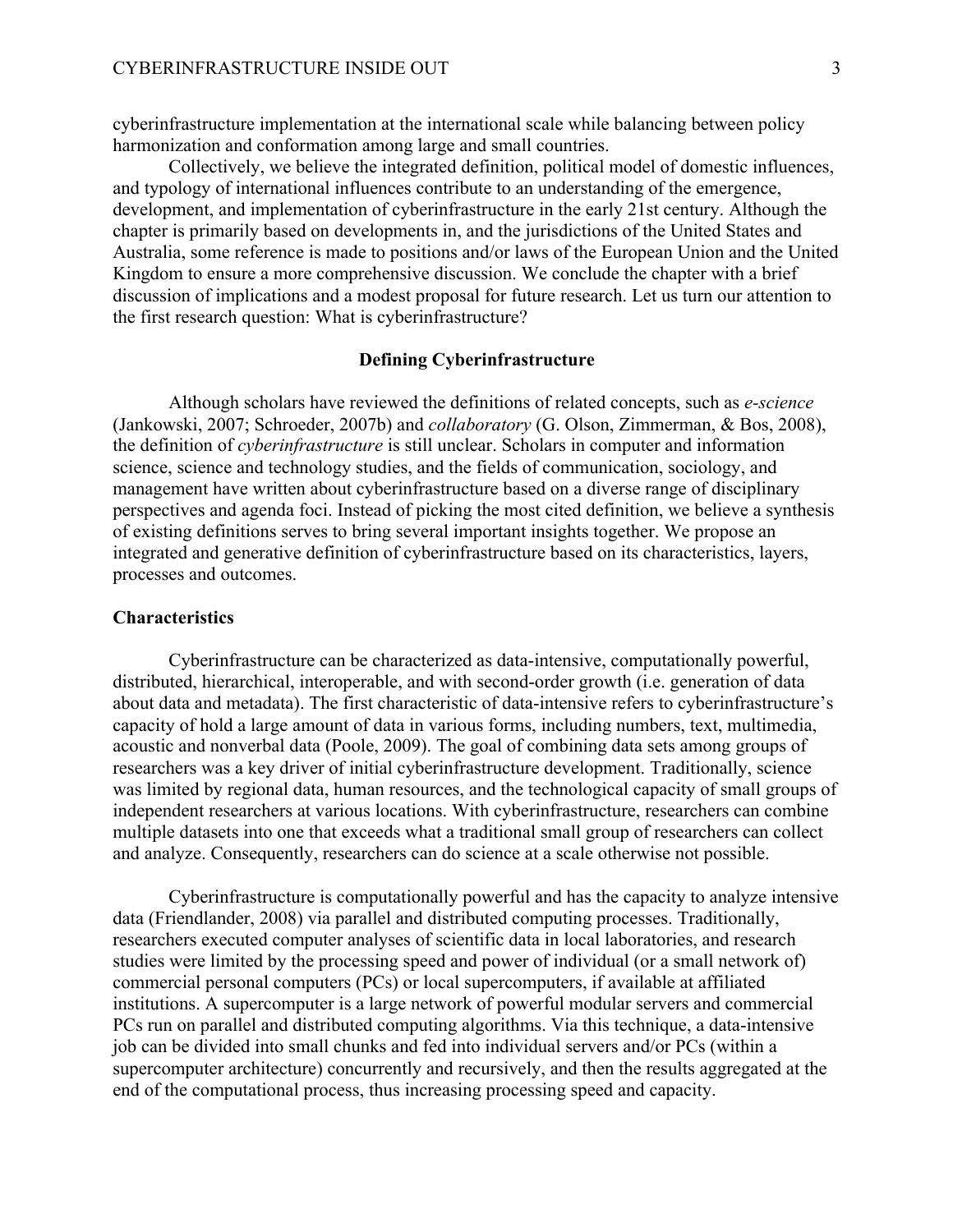#### CYBERINFRASTRUCTURE INSIDE OUT 4

Cyberinfrastructure is a network of supercomputers across the country, such as TeraGrid, which connects 11 supercomputers across the US. Due to the combined computational power, cyberinfrastructure provides the fastest computational resources available, enabling science at a speed otherwise not possible.

As alluded to in the characteristic of computational power, cyberinfrastructure is a distributed platform. Via cyberinfrastructure, a group of researchers can submit a data- and computationally intensive job from a remote location, and have the job processed at multiple supercomputers, with the combined results returned back to the initiating location. The group of researchers is only required to have access to cyberinfrastructure through their local institution. The distributed characteristic of cyberinfrastructure takes research beyond local constraints to virtual computational resources at impressive speed.

Due to its complexity, it is logical to describe cyberinfrastructure as hierarchical. Cyberinfrastructure involves a range of large and small components, from a cable modem that can be picked up by a child to a supercomputer the size of a building basement. However, it is important to note that since cyberinfrastructure is a network it cannot function properly without its smallest component (Friendlander, 2008). Therefore, the smallest component also holds the entire infrastructure together, although it may be hierarchical in a physical sense.

In order for cyberinfrastructure to operate and function as a coherent whole, the scientific data, computational resources, technological systems, and human organizations must be interoperable. Interoperability (ACLS, 2009) refers to a property of cyberinfrastructure wherein a range of diverse data, resources, systems, and organizations inter-operate and work seamlessly together. Without interoperability, the former four characteristics reviewed have no value. Data sets, computer resources, computational jobs, and technological components will remain local, separate, and small-scale.

Given the aforementioned characteristics, cyberinfrastructure grows in its data overtime, leading to second-order growth. The aggregated scientific data and the human activities recorded on cyberinfrastructure are first-order data that can be analyzed by researchers. Careful coding, qualitative observations, statistical analyses, and network visualizations by these researchers yield second-order data (Poole, 2009) or metadata added to the existing cyberinfrastructure data repositories. This unique characteristic facilitates longitudinal research in a wide range of disciplines at a scale and fashion never possible before. Cyberinfrastructure grows in its potential for new discoveries by means of complex cross-referencing (Poole, 2009) to explore large-scale global challenges. In sum, cyberinfrastructure possesses the characteristics of data-intensivity, computational power, distribution, hierarchy, interoperability, and with second-order growth. Its complex make-up requires a careful explication of its different layers.

#### **Layers**

The second dimension of cyberinfrastructure is its four layers of hardware, software, agents, and interactions. The hardware layer can be further divided into the specialized/niche hardware and the general/commercial layers. Based on the discussion thus far, it is apparent that a key piece of the cyberinfrastructure puzzle is a network of supercomputers. Supercomputers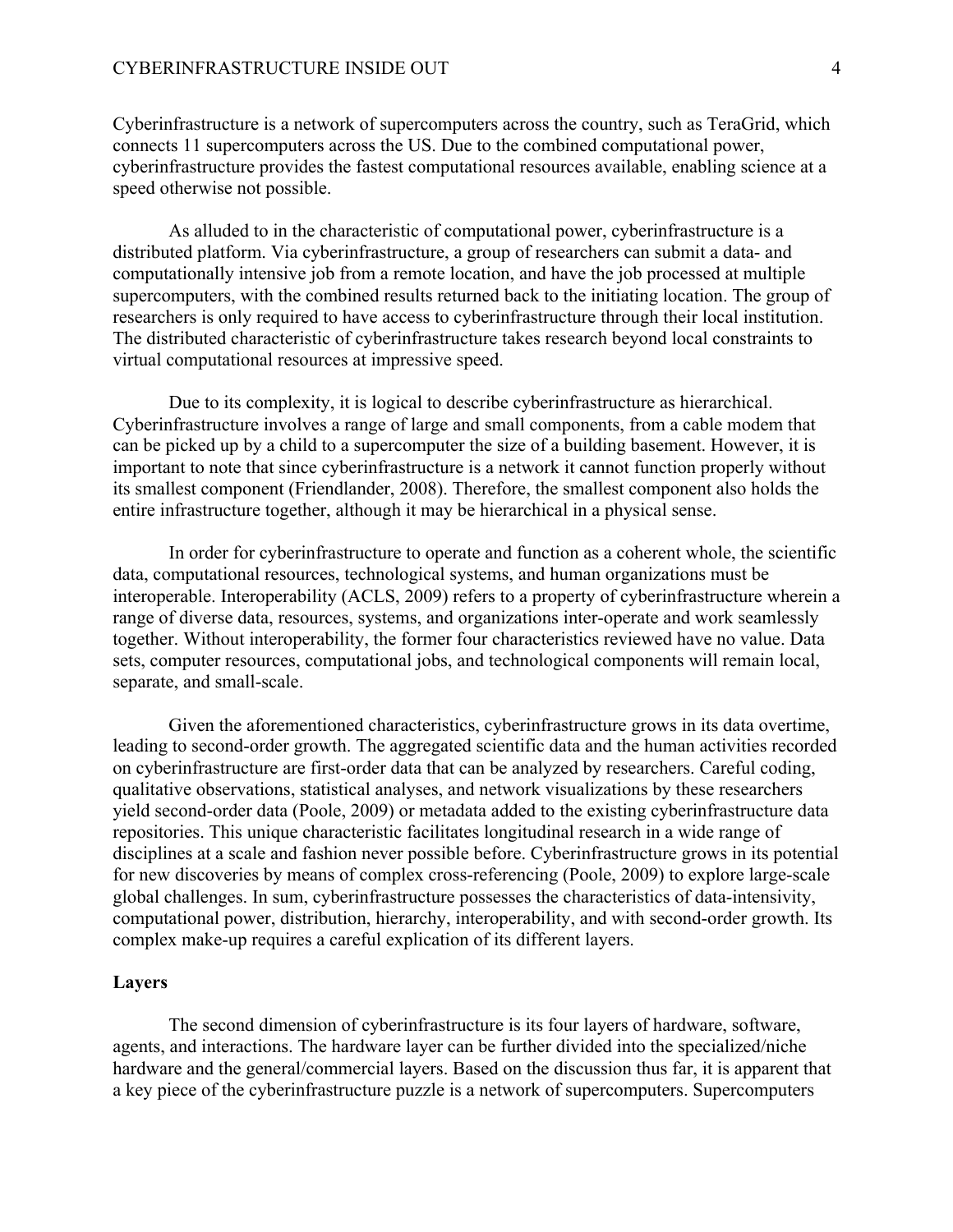are mainly used for niche research analyses as described earlier, and specialized commercial applications, such as airplane design and automotive crash tests too big in scale and expensive for frequent trials and errors.

The specialized/niche layer of cyberinfrastructure also includes advanced instruments (Stewart, 2007), digitally-enabled sensors, observatories and experimental facilities (NSF, 2007), and large-scale data storage systems/repositories (Atkins, et al., 2003). These are examples of a range of physical hardware for specialized purposes and niche usage. Many of them, such as observatories, were uniquely built with specific utilizations in mind. In other words, these is hardware researchers cannot simply buy 'off-the-shelf'.

Beyond its specialized/niche hardware, cyberinfrastructure is also made up of a general/commercial layer of distributed personal computers (Atkins, et al., 2003), desktops (Friendlander, 2008), and portals (Poole, 2009). In addition to commercial PCs, cyberinfrastructure also includes phone devices (landline, mobile, and smart phones), fax machines, printers, modems, and other off-the-shelf electronic devices researchers concurrently use for non-research purposes. These hardware components, both specialized/niche and general/commercial, are tied together through a range of software applications.

The software layer mirrors the hardware layer in terms of its specialized and general applications. In order to process large-scale data and specialized analyses on supercomputers, researchers need appropriate analytic tools (Poole, 2009) and high-performance computing (HPC) applications. HPC applications are used by highly trained researchers. Loosely generalized, HPC applications enable parallel and distributed processing of large-scale data on supercomputers to generate scientific results. However, these results need to be shared with collaborating researchers and interested colleagues. This is where the next category of software applications comes in.

A range of information and communication technologies (ICTs) supported by telecommunication systems, the Internet, and World Wide Web make up another critical layer of cyberinfrastructure. Specific examples include email applications, net meetings, personal and organizational web pages, digital libraries, and search engines such as Google (Hai, 2004), and web 2.0 technologies such as blogs (Poole, 2009). These ICTs can be used by researchers for interpersonal, group, and organizational communication between their scientific and nonscientific work concurrently.

We suggest that human agents individual or collective, are key to an active cyberinfrastructure. Without users, an infrastructure by itself is not cyberinfrastructure (Ribes & Finholt, 2009) nor active but static. Although, the notions of people (Stewart, 2007), groups and organizations (C. P. Lee, Dourish, & Mark, 2006), and personnel and institutions (Atkins, et al., 2003) have consistently been mentioned in cyberinfrastructure literature. Human agents usually are assumed to be independent actors in the context of cyberinfrastructure. That is they represent 'nodes' in a network, as understood in traditional social network literature rather than vital components.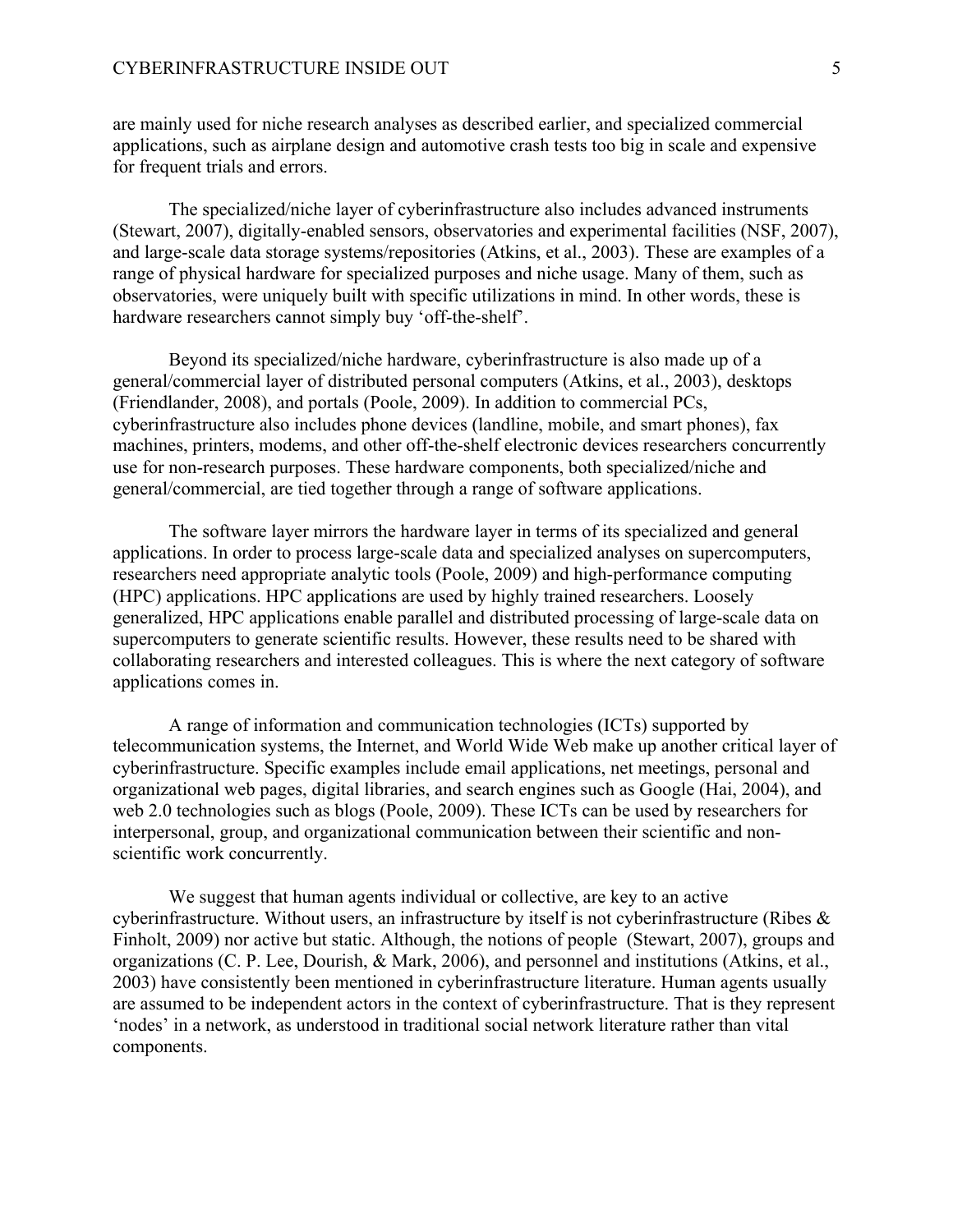#### CYBERINFRASTRUCTURE INSIDE OUT 6

In contrast to human agents, nonhuman agents are also important in cyberinfrastructure. Nonhuman agents refer to documents, concepts, key words, data sets, etc (Contractor, 2009). They are somewhat discrete entities and resources (Friendlander, 2008) in the context of cyberinfrastructure. However, they are labeled as 'agents' because they appear to do things, or have impacts on other 'nodes' in the network. The notion of nonhuman agents departs from traditional social network literature and draws in actor network theory (Latour, 2005). However, human and non-human agents as nodes have no impact on each other or the overall cyberinfrastructure if they do not interact.

Human and non-human agents interact and are tied together through multidimensional networks. The notion of networks is not simply high performance grid networks (Stewart, 2007) and the Internet in the physical sense, but relationships and ties as commonly defined in traditional social network literature. Furthermore, the notion of networks is 'multidimensional', because nodes in cyberinfrastructure are both people and 'nonhuman agents' (Contractor, 2009). Networks therefore represent complex physical connections and relational ties among human and nonhuman agents in cyberinfrastructure.

A specific type of multidimensional network is middleware (NSF, 2007), which are computer software that tie multiple software applications together and allow them to interact in a parallel, distributed, and interoperable environment. We highlight middleware because it plays a significant role in creating key processes in cyberinfrastructure, which will be discussed next. Cyberinfrastructure consists of hardware, software, agents, and interactions. When the four layers are in actions, they create cyberinfrastructure processes.

#### **Processes**

There are two key processes of cyberinfrastructure: virtual environment and virtual organization. The first key cyberinfrastructure process is the technologically generated virtual environment (VE) (ACLS, 2009; Poole, 2009; Schroeder & Axelsson, 2006), which represents the continuously generated virtual space in which researchers interact with data. In the present development, virtual environment consists of visualizations (Stewart, 2007), simulations (Leonardi, 2009), and models (Monteiro & Keating, 2009). Based on HPC applications on largescale data, researchers are able to use visualization techniques, interactive simulations, and computer modelling to analyze and predict complex scientific phenomena with significant societal and global implications. One example is real-time simulation on combined data from nearby locations that effect the development and expansion of a hurricane threatening a local community.

The second key cyberinfrastructure process is the socially generated virtual organization (VO). A VO brings a group of distributed researchers together for a common purpose and allows them to interact with each other. A VO is dispersed but coordinated, diverse yet coherent, and flexible and secured (Bird, Jones, & Kee, 2009). For instance, a VO for the Large Hadron Collider project brings about 2,000 researchers together across multiple countries. Embedded with the notion of a VO is interdisciplinary collaboration (Monteiro & Keating, 2009) and community-building (Poole, 2009). So far, cyberinfrastructure can be defined by its unique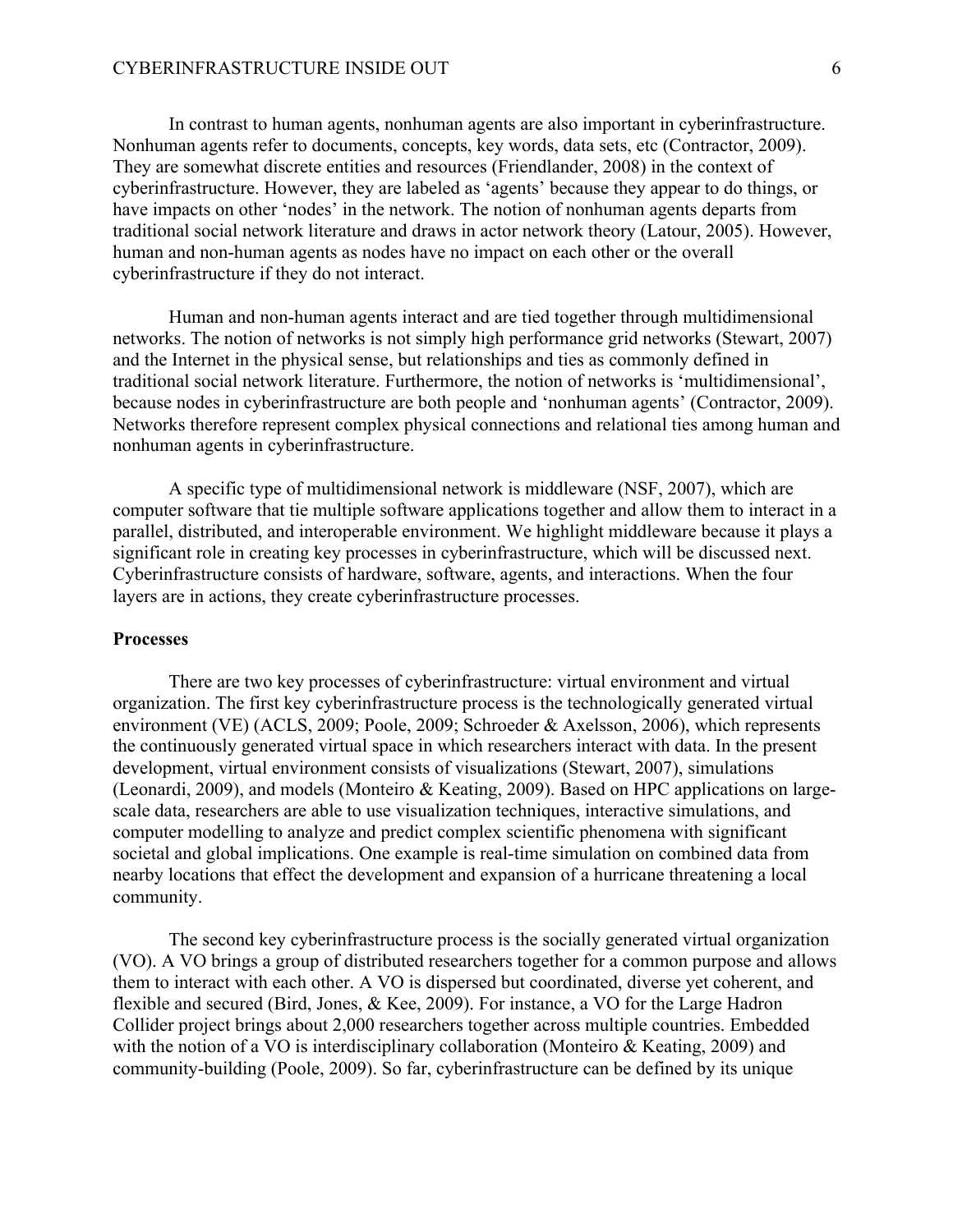characteristics, multiple layers, and key processes; however, it is most importantly defined by its intended outcomes.

#### **Outcomes**

Cyberinfrastructure emerged to promote three specific outcomes. The first outcome of cyberinfrastructure is that it increases productivity (Stewart, 2007). Productivity can be understood as the ability to do more in less time. Due to its intensive data and computational power, cyberinfrastructure can process larger data at faster speed than traditional personal computers and local networked machines. If nothing else, cyberinfrastructure increases the productivity of researchers.

The second outcome of cyberinfrastructure is innovation (Atkins, et al., 2003). Innovation refers to the ability to produce novel outcomes. Due to its intensive data and computational power, cyberinfrastructure enables research at a scale and speed never before possible, facilitating the exploration of complex phenomena at the edge of scientific frontiers. As a result, cyberinfrastructure enables innovations in research.

The third outcome of cyberinfrastructure is that of revolution (Atkins, et al., 2003; Stewart, 2007). Revolution can be defined as ability to cause a paradigm shift. With increased productivity and a stream of innovations, cyberinfrastructure stimulates a revolution in science, causing researchers to think of science differently, explore big questions, and work in new ways. Cyberinfrastructure also generates a new set of scientific practices (Monteiro & Keating, 2009). Once transitioned, researchers cannot return to their previous paradigm of doing science, thus effecting a mental and practical revolution.

#### **Integrated and Generative Definition of Cyberinfrastructure**

Taken together, cyberinfrastructure is data intensive, computationally powerful, largescale, distributed, hierarchical, interoperable, and with second-order growth over time. It consists of specialized and general hardware, high-performance computing applications and information and communication technologies, human and nonhuman agents, all interacting and connecting through multidimensional networks. This platform facilitates technologically generated virtual environments and socially generated virtual organizations that orient people, data, and technology towards common goals. Cyberinfrastructure leads to increased productivity, breakthrough innovations, and paradigmatic revolutions.

At the heart of cyberinfrastructure outcomes of productivity, innovation, and revolution is the notion of 'empowerment.' Empowerment can be interpreted as the ability to mobilize people to produce, innovate, and revolutionize. In the influential Blue Ribbons Report, which led the US National Science Foundation to eventually establish the Office of Cyberinfrastructure in 2005, Atkins and colleagues (2003) articulate that cyberinfrastructure "should provide an effective and efficient platform for the empowerment of specific communities of researchers to innovate and eventually revolutionize what they do, how they do it, and who participates." This vision is ambitious and bold, and reminds us of the initial emergence of the Internet as an information and communication network for scientists to share information and collaborate.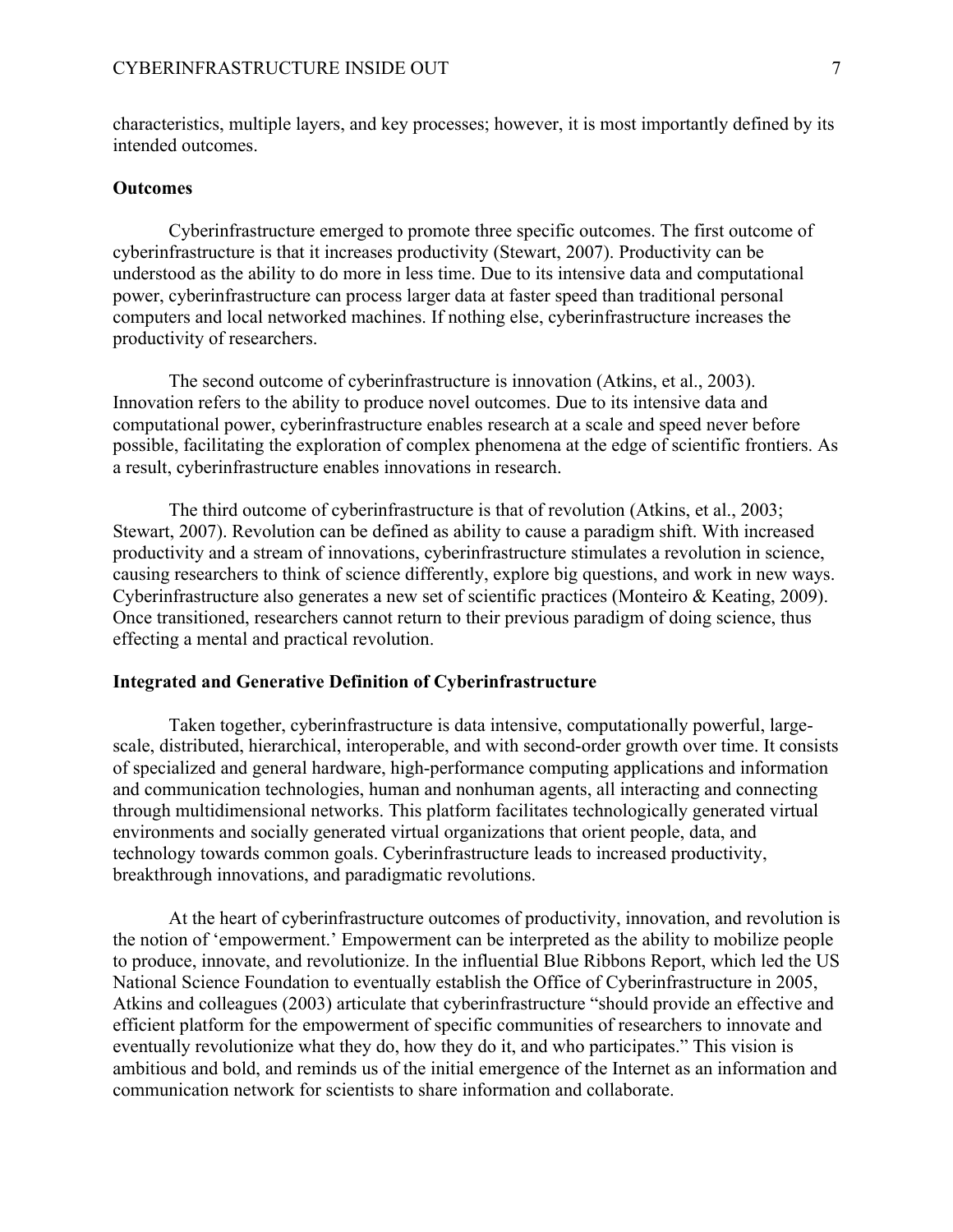Following its public introduction, the Internet has become a political and economic phenomenon where multiple stakeholders wrestle to define what people do, how they do it, and who participates. Beyond proposing an integrated and generative definition of cyberinfrastructure, we intend to discuss the domestic and international influences that shape cyberinfrastructure emergence in the early 21st century. The second research question we explore is: what are they key political influences shaping its domestic emergence and development?

#### **Proposing a Model of Domestic Influences**

The emergence, development, and implementation of cyberinfrastructure is primarily a national effort. In this section, we propose a political model of domestic influences on cyberinfrastructure based on three interrelated forces: market, policy, and law, including differing impact of 'soft' laws (i.e. accepted policies or industry behaviors) and 'hard' laws (i.e. as found in legislation). We pay particular attention to the issues of digital divides (Hammond, 2002; Ypsilanti & Paltridge, 2004) and network neutrality (Wu, 2003) in the context of the Internet, and access to it and its services, because they have significant implications for the future market, policy, and law surrounding cyberinfrastructure. Whilst cyberinfrastructure effectively has no comparator, lessons may be learnt from the development of the Internet that will benefit the future development of cyberinfrastructure.

In the context of the Internet, digital technologies have radically changed how people interact, work, learn, engage politically, and spend their free time. As Benkler considers, "The change brought about by the networked information environment is deep" (2006, p.1) Whilst the development of computers from being a research tool to their wide adoption for private use occurred over several decades (Bresnan & Greenstein, 1999), it is anticipated that cyberinfrastructure adoption for commercial and private use will occur more quickly.

# **Two Critical Issues of the Current Internet**

**Digital Divides** The term 'digital divide' has been used by authors to refer to a variety of gaps. As Gunkel (2003) considers these gaps include those representing the inequality in educational opportunities; the differences of opinions regarding engineering solutions; and the level of access to new technologies and a person's ability to use them. The digital divides of relevance to this chapter are those jn respect of the gaps between people who have effective access to and are able to utilize the Internet and those who do not. These gaps are often defined through the categorization of users by their socioeconomic status and generation and education levels. Although digital divides exists between countries at the global level, we primarily focus on its domestic manifestation.

The Internet now enables a wealth of information to be available to all at the touch of a button. One divide that exists is that not all people in all countries are able, for reasons of government policy or their own lack of means; or in some cases lack of desire, (Crump & McIlroy, 2003) to access this information. Given the ubiquity of the Internet and information technologies, there is the risk that these people will be disadvantage in the future without the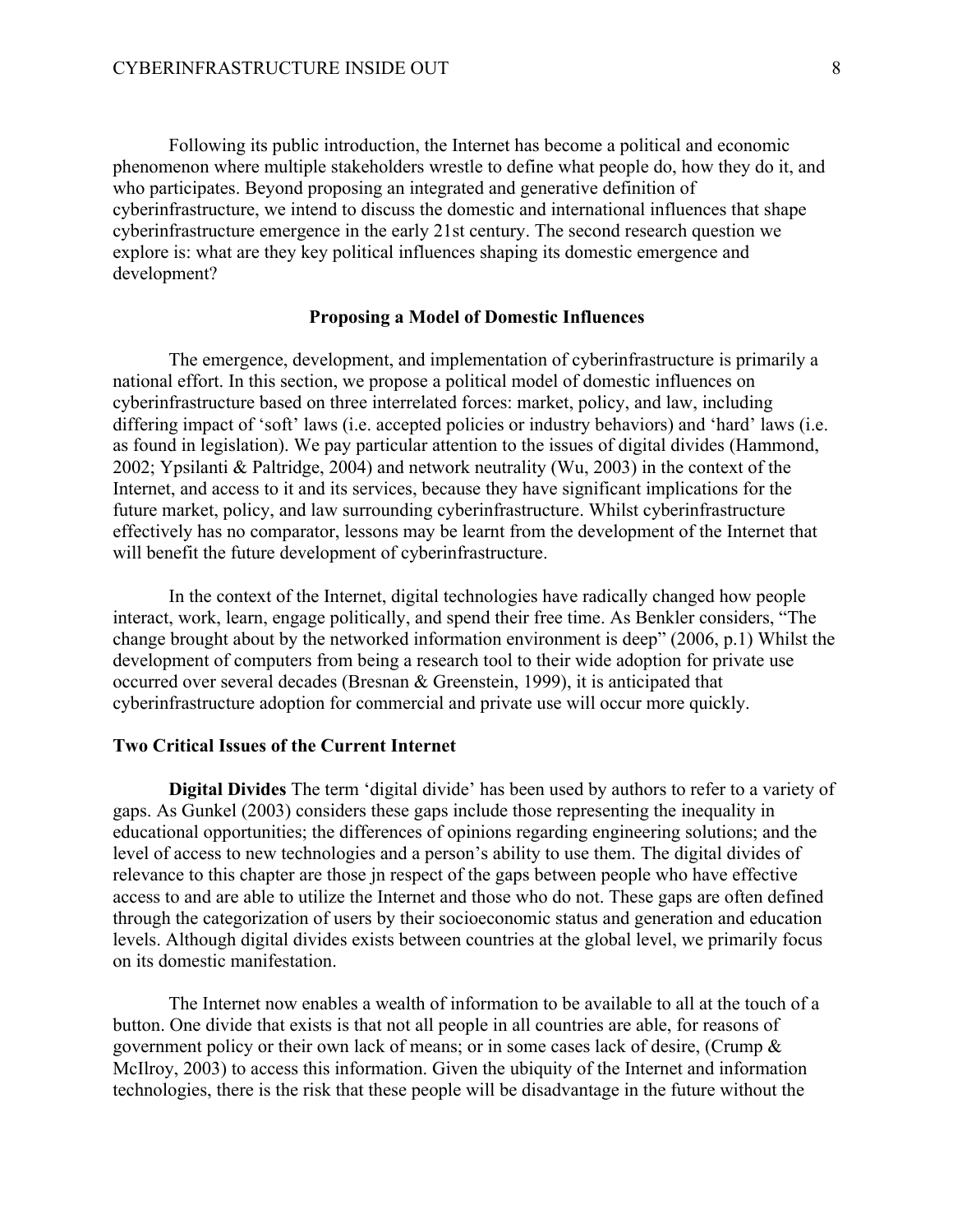access to digital information for the education, work and social activities and engagement (Crump & McIlroy, 2003).

The ability to access information by itself is but one divide. The other of relevance to this chapter exists between those who are digitally literate and those who are not for merely being able to access information is not the same as being literate, which to an extent involves the ability to communicate with others (Cole & Lorch, 2003) beyond the abilities to read and write (Buckingham, 2007). This is an important distinction to draw for digital literacy.

To be digitally literate, similarly to being literate generally, is more than simply being able to access information on the Internet. Utilizing Prensky's (2001) terminology, for the sake of ease of description only whilst appreciating that it is a starting point and merely representative of broader and more complex issues, we suggest that 'digital immigrants' must quickly become digitally literate if they are to do more than merely exist in the 21<sup>st</sup> Century. They need to acquire the communication norms and social rules of the cyberspace in order to co-exist with the 'digital natives' (Prensky, 2001) for whom digital information and computer-mediated communication are an integral part of everyday life. In other words, digital immigrants must learn how to study digitally; to read and contribute to blogs effectively; to send tweets appropriately; to visit virtual worlds competently; and to create and read texts and emails meaningfully.

Prior claims that education will exponentially and significantly improve with the introduction of the Internet (Jankowski, 2007) have not in fact been realized. They will not be until everyone is able to access it from anywhere with digital literacy (Tapia, Blodgett, & Jang, 2009). Beyond education, the digital divide also restricts access to vital governmental services, leading to what some have referred to as the "participation divide" (Goldfinch, Gauld, & Herbison, 2009 p. 335). Therefore, the need to boost participation, as identified by La Rose (2007), rises to the top of policy agenda in a 21st century society. How is the lesson of the digital divide applicable to the case of cyberinfrastructure?

The key implication of the current digital divide for cyberinfrastructure is how to avoid creating another form of (digital and participation) divide while at the same time ensuring the current one is overcome without sacrificing the needs of all users in the current system (Tapia, et al., 2009). In the case of cyberinfrastructure, literacy involves acquiring the skills and knowledge to remotely access supercomputers and high-performance computing applications with advanced computer programming techniques, along with the skills to manipulate large-scale data. Given the specialized layer of cyberinfrastructure defined earlier, most digital immigrants and digital natives of the Internet are considered 'immigrants' to cyberinfrastructure. As the specialized layer of cyberinfrastructure continues to develop rapidly, a second-degree digital divide is likely to emerge. That is, the ability and/or means to use cyberinfrastructure, or rather the lack thereof, will impact not just ordinary users but also sophisticated ones without the necessary means or skills. A second-degree digital divide will have a detrimental impact on the vision of cyberinfrastructure as an effective and efficient platform for the empowerment of what people do, how they do it, and who participates, beginning in and with the scientific community. Given this anticipation, appropriate access and educational policies need to be developed to prepare and speed immigration of all users to cyberinfrastructure in the 21st century.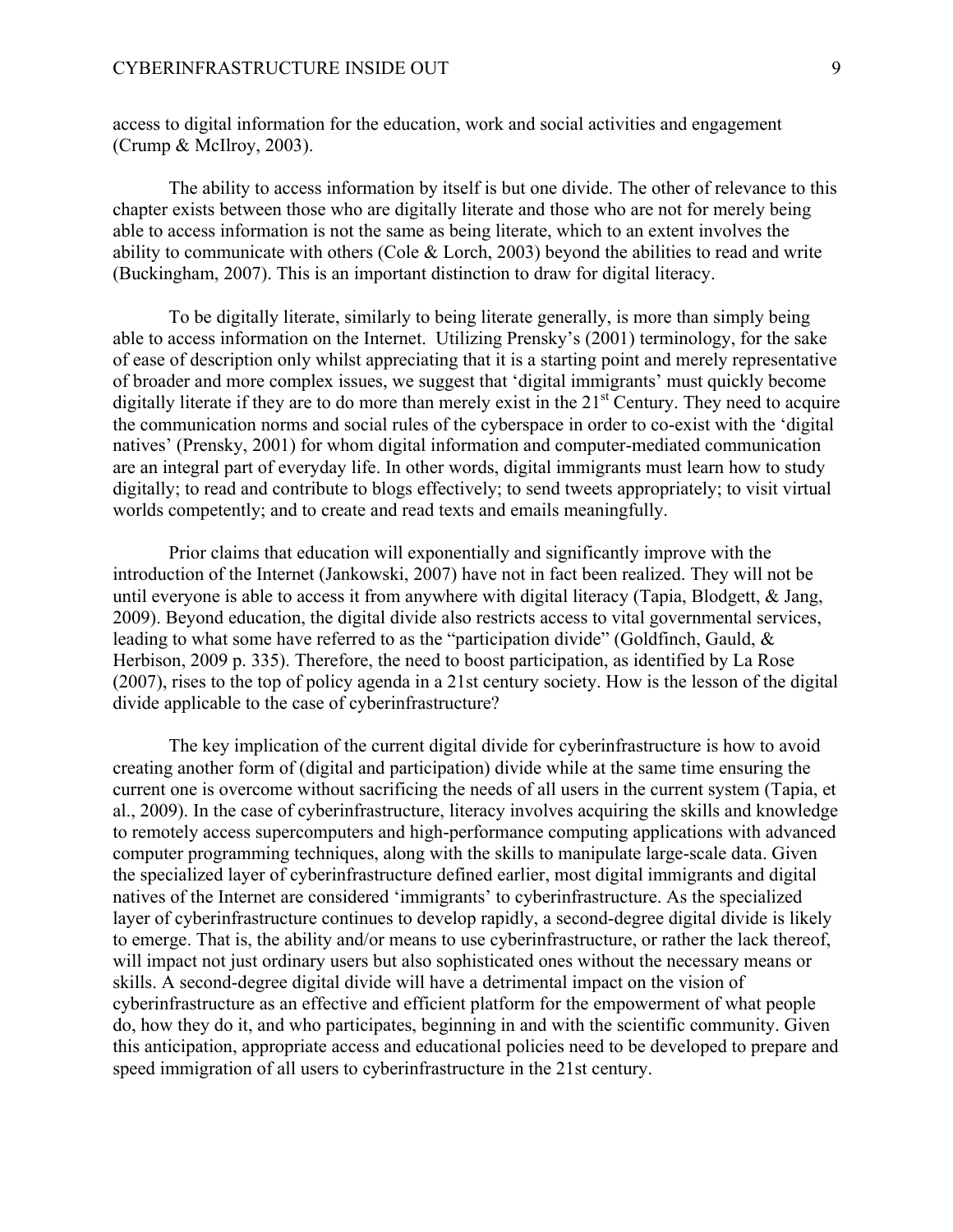Within the US, an example of such policy building has emerged in the form of the Broadband Technologies Opportunities Program drafted as part of the economic stimulus bill initiated by President Obama (Tapia, et al., 2009). However, as Tapia et al. establish, there are many competing groups for limited cyberinfrastructure funds, which may require the creation of a two-fold government policy. As well as distributing funds to research and scientific groups for cyberinfrastructure projects, consideration must also be given to increasing the ability of all individuals to be connected to high speed broadband internet. An important aspect of overcoming the digital divide and ensuring widespread and ongoing access to a network is to ensure that government policy appropriately addresses the issue of network neutrality (Endres, 2009).

**Network Neutrality** The issue of network neutrality gained serious public attention in the US in 2002, about the same time as cyberinfrastructure started to gain momentum in the scientific and research community. However, network neutrality has been debated for several years in the US, the UK, Germany, Italy, and Japan with little to no connection with the parallel cyberinfrastructure development. As the issue has progressed, many policymakers and lawyers are interested in finding appropriate solutions for network neutrality in the context of the Internet.

Although its complexity makes definition difficult, (Cave & Crocioni, 2007), network neutrality could be defined as preventing Internet providers from blocking, speeding, or slowing web content based on its source, ownership, or destination (Internet, 2009). Currently, network operators around the world engage in various discriminatory behaviors to control what is been sent over the Internet networks, with new technologies that discriminate between different applications; that is Internet carriers will examine the packets (data) sent, see what application/s it comes from and tier your access based on that analysis. For example, one way this discrimination may occur is that a 'black box' may be installed in the network as a packet sniffing technology in order to recognize and decode certain packets of interest within network traffic (Dierickx, 2006) for the purposes of selective de-/prioritization.. A lack of network neutrality means service providers (who are also access providers) can act to prevent users' access to their competitors' services, or can work to make that access less effective.

At the heart of the debate is the 'openness' of the Internet for those seeking lawful access to contents and services. Network neutrality simply requires network operators not to distinguish between data packets, whether in the form of a text, video, chat or any other format, and to push them through their pipelines at the same speed (Editorial, 2009). Network operators such as telecommunication and cable companies argue that they should be able to provide preferential treatment to online companies willing to pay for their data packages to be transferred faster than others. The profit from such arrangements will allow telecommunication and cable companies to further develop advanced fiber-optic networks and increase broadband access to more users. Moreover, they argue that discrimination is needed to protect their users against spam and other security threats, and to insure the quality of VOIP services (Cerf, 2006). These arguments constitute the principle of network diversity.

However, there are three arguments for network neutrality and against network diversity in the form of discriminatory control by network operators. First, network neutrality prevents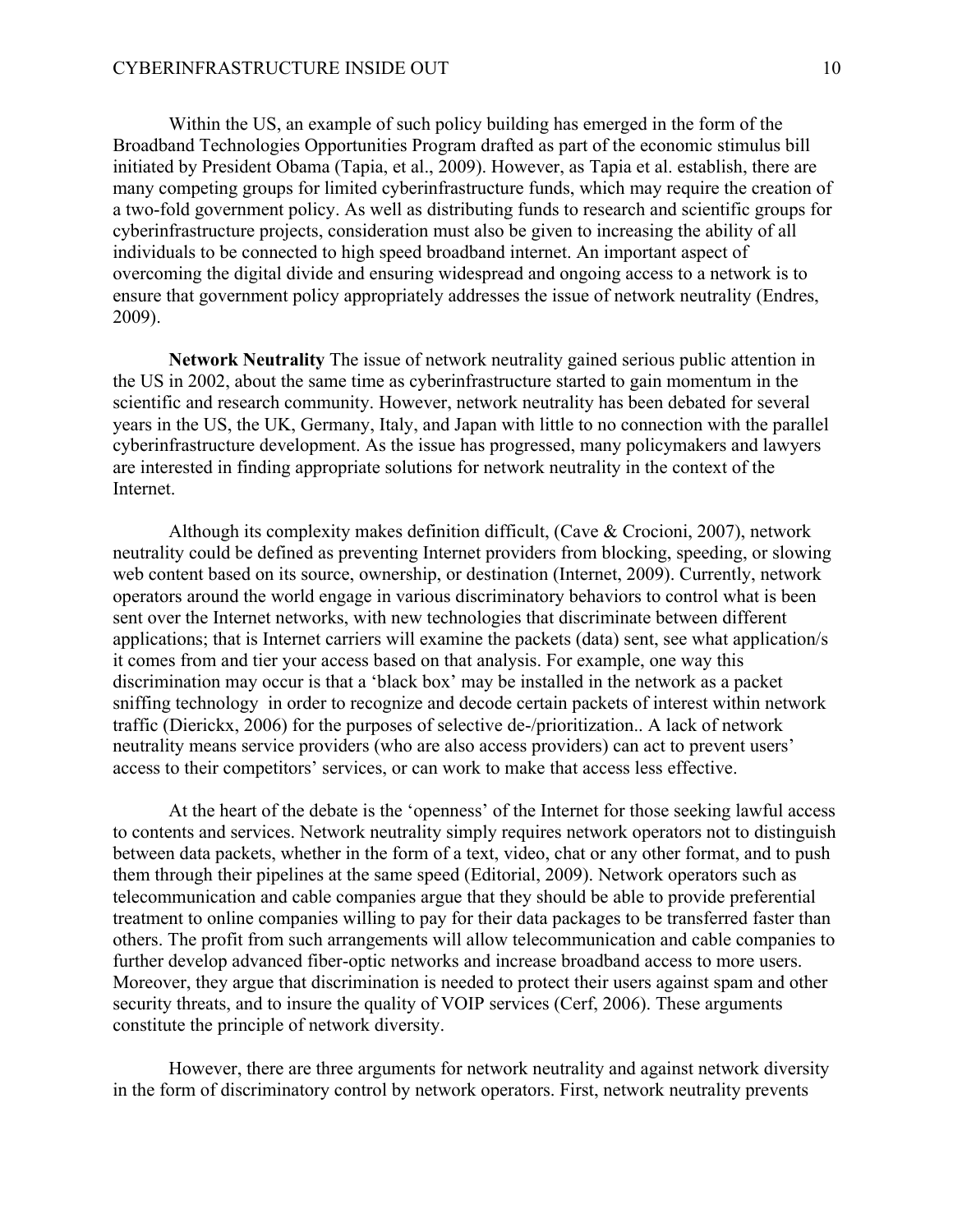anticompetitive practices by cable and telecommunications companies, which enjoy a domination of the market (Berner-Lee, 2006). Second, network neutrality will help promote Internet innovation, no matter how big or small, by allowing everyone to be a creator, speaker, and broadcaster (Balkin, 2006). Third, enforcing neutrality ensures the free flow of information and will prevent the evolution of a two–tiered system in which service providers could inhibit or prioritise the transmission of data based on what is good for their own business, not what is in the users' best interests (Editorial, 2009). The network should treat all content, sites, and platforms equally (Wu, 2003). The lack of network neutrality presents a serious and real threat to the Internet and its future "as an open network" (Berner-Lee, 2006).

The open architecture of the Internet allows users to publish their work without payment of fees, and without seeking permission from anyone. This is changing with network diversity that differentiates between packets and changes the underlying architectural design of the Internet. As well as the Internet rests on foundations of openness, most technology is not developed in isolation as a new technology but builds on prior technologies. The suggestion therefore is that a completely independent technology is not possible (Nakamura, 2000) as without the openness of the Internet for sharing, learning, and experimenting, many of the services we currently take for granted would soon cease to exist (Johnson, 2009).

Instead of debating the principles of network neutrality or network diversity, Zittrain (2006) argues for looking at these principles as a 'means' in and of themselves rather than an 'end.' He challenges common understandings of the architectural design of the Internet and focuses on fundamental issues associated with upholding principles of openness. Lessig and McChesney identify some of these key issues:

Most of the great innovators in the history of the Internet started out in their garages with great ideas and little capital. This is no accident. Network neutrality protections minimized control by the network owners, maximized competition and invited outsiders in to innovate. Net neutrality guaranteed a free and competitive market for Internet content. The benefits are extraordinary and undeniable… (Lessig & McChesney, 2006)

This argument for a free and competitive market that fosters innovation can be extended to cyberinfrastructure. As defined earlier, cyberinfrastructure ideally envisions an effective and efficient platform for the empowerment of what people do, how they do it, and who participates. Currently, cyberinfrastructure operation, such as the case of TeraGrid in the US, is supported by multiple academic supercomputer centers and national research laboratories. In the case of EGEE in Europe, it is supported by many supercomputer centers across multiple countries. Many of these supercomputer centers are supported by governmental funding and cyberinfrastructure is not yet commercialized. However, commercial and corporate involvements in cyberinfrastructure development and implementation are increasing. Drawing from the parallel comparison between the Internet and cyberinfrastructure, appropriate funding and commercial policies need to be developed to ensure an open cyberinfrastructure platform with minimum or no domination or monopoly by specific supercomputer centers, access operators, or countries.

The choices we make today in connection with how we should run the Internet network are critical for its future and that of cyberinfrastructure. Appropriate access, educational, funding,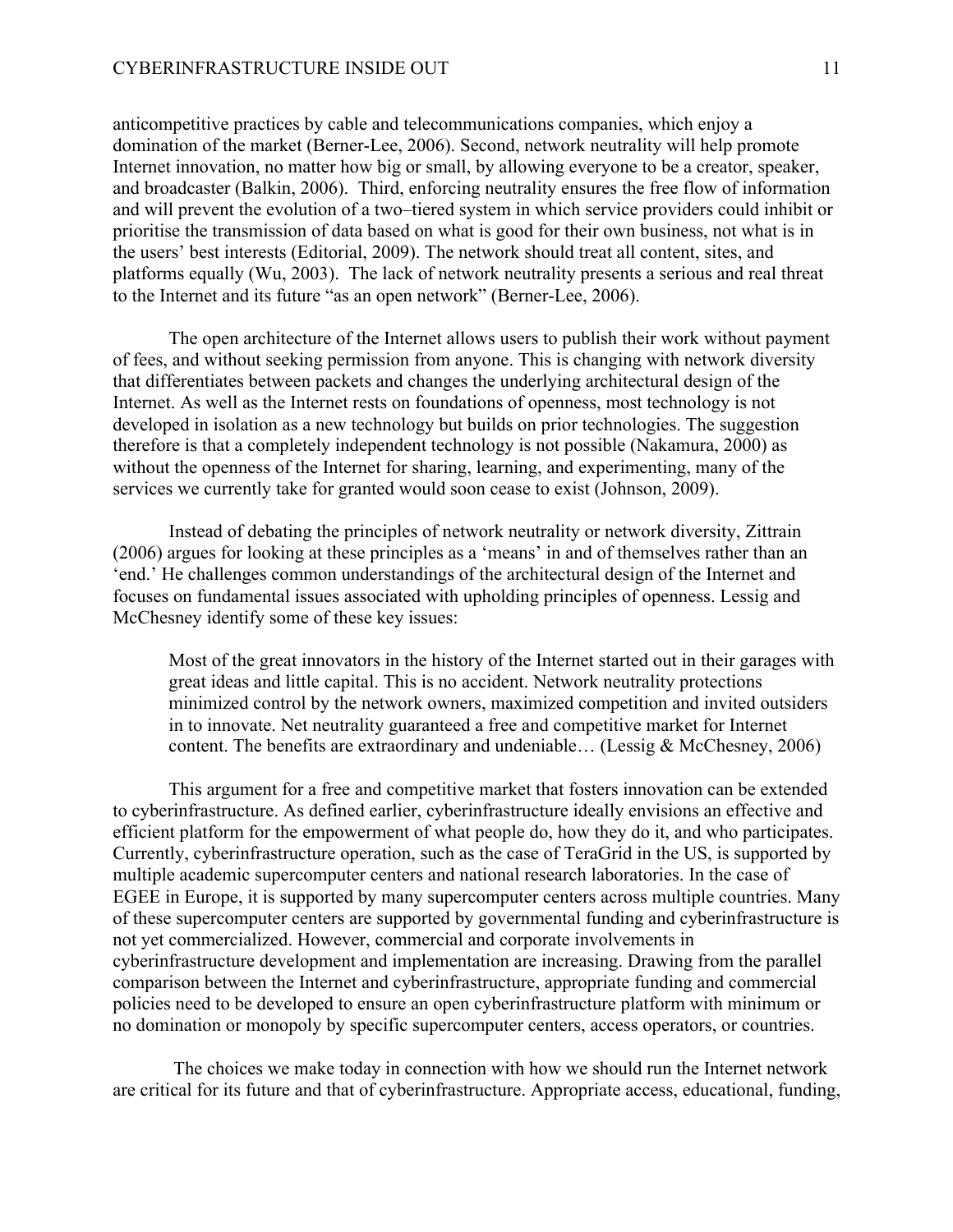and commercial policies need to be developed to reduce and possibly avoid the issues of digital divide and network neutrality being replicated within cyberinfrastructure. In order to help guide this preventative effort, we propose a political model of how market, policy, and law may regulate the emergence and development of cyberinfrastructure.

#### **A Political Model of Domestic Market, Policy, and Law**

Our examination of market, policy and law and how they can impact the case of cyberinfrastructure begins with a consideration of three fundamental issues that must be kept in mind. First, in most societies, disputes and conflicts of interests are resolved in terms of norms and standards. In making any decision, reliance is placed by the parties involved on the rules and principles provided by statutes and precedents (Boulle, 1996). As stated, although cyberinfrastructure has no comparator, lessons from the development of the Internet deserve consideration. The issues of the Internet digital divide and network neutrality, and how they are dealt with by the market, policy and law, will directly influence how cyberinfrastructure will be regulated by the market, policy, and law. However, how courts interpret and apply the law (which tends to be focused on their specific jurisdiction only) will also influence cyberinfrastructure policy development, as judicial interpretations, and thus precedents, will vary from jurisdiction to jurisdiction.

Second, the preferred method for policy and legislation development is to be proactive in dealing with an issue before it develops, such as the projected implications of the digital divide and network neutrality on cyberinfrastructure. However, governments more often than not take a reactive approach to the development of policy and legislation, doing so in a manner that Beardsley and Farrell (2005, p. 2) refer to as "trial and error [by] confusing economic goals with political and social ones." A reactive approach can, regretfully, allow an issue to continue well after it was first identified. Also, without a 'global legislator' (Benvenisti, 2008), it is left to the separate jurisdictions to determine what appropriate cyberinfrastructure policy is and to develop and implement it through domestic law. This is a concern, as there is a real risk that there will be inconsistent policy adoption and implementation which may adversely impact upon cyberinfrastructure's future developments and collaborations. How various governments perceive their position in developing and creating laws, and determine which entities are to be regulated by those laws, is a real concern as there is a potential for conflict (Burk, 2007). In particular, the potential issues of the digital divide and network neutrality for cyberinfrastructure should be clearly identified and proactively addressed by early policy development to enable them to be resolved before they become issues in fact.

Third, changes in society are continual (Gibbs, 2000) and these changes affect both the Courts (Cranston, 1986) and the law in that policy, and thereafter the law, generally develops in response to those changes (Gibbs, 2000). One issue that requires specific consideration for any cyberinfrastructure project is in relation to ownership and rights to any resource created. One solution may be to determine that the resources created would be made available to all by means of open licensing (Fitzgerald and Pappalardo, 2008). However, this is unlikely to be a workable option in practice, due to the interests of funding bodies (David and Spence, 2008). Other legal issues arise with respect to the legal relationships between the parties; the need for the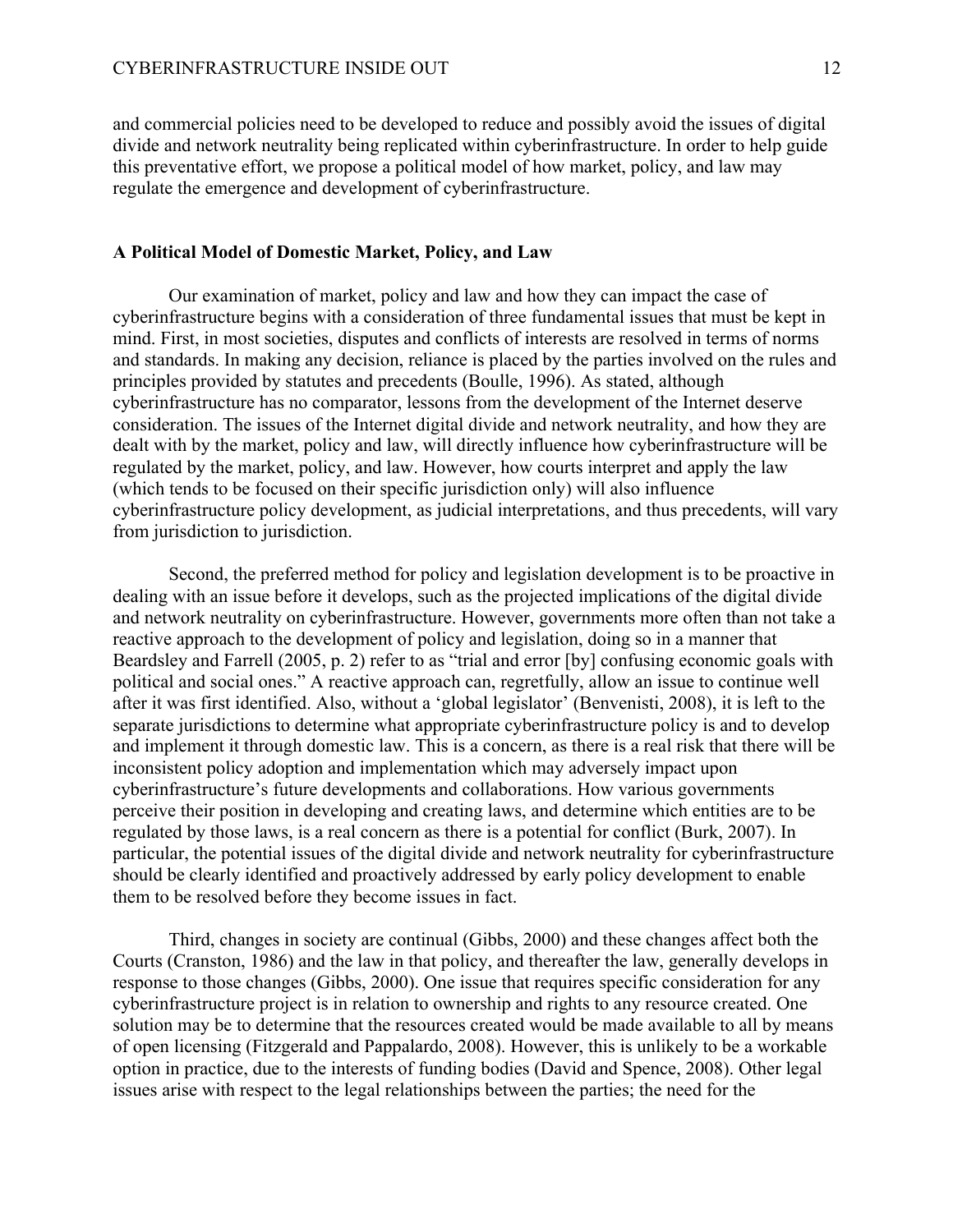apportionment of liability for any risks arising from the project, and how this is dealt with by the various domestic laws; as well as the need to ensure compliance with anti-trust laws (David and Spence, 2003, 2008).

A concern is to ensure the ability of policy and laws to easily change and develop as society does (White, 2008). For cyberinfrastructure, this requires ensuring that any law and policy is both internationally consistent and also technology neutral, so as to encompass all future developments and thus maximize the prospects of the law's enforcement. This would be difficult to achieve practically, but even if it was another challenge arises. As the society within each jurisdiction is unique, any changes wrought by one society, which then require implementation into policy and law, are likely to vary from jurisdiction to jurisdiction. This could lead to a situation where whilst an activity is currently treated consistently by all jurisdictions, in the future, as has occurred with some intellectual property laws (Middleton, 2008), the same activity could be permitted in one jurisdiction but prohibited in another.

As Unsworth (2008) identifies, cyberinfrastructure "… is the infrastructure for a knowledge economy…" (p. 40) but it is also both "…a scientific challenge [and] … a social and human challenge..." (p. 42) Therefore, in order to create appropriate and durable policy and law for cyberinfrastructure, it is necessary to ensure that policy is not created in isolation. That is, it must *not* be created by one jurisdiction only, in isolation from true input from all other jurisdictions; *nor* created by one interest group only in isolation from true input from all stake holders. Proper cyberinfrastructure policy and law development will require a multi-disciplinary, multi-jurisdictional, open and accountable process. Policy development is also influenced by, and in turn influences, the operation of the market and the law. We propose a model detailing this relationship as follows.

**Market drives policy**. The demand for appropriate infrastructure and policy generally is driven by demand for services, although there are exceptions to this observation (such as in the case of Google or Facebook, where the service itself creates its own market; and in the case when specialist advice is required after taxation policy and laws have been changed, therefore the policy itself creates the need for the service). When there is a market demand for services, restrictions on consumer choice and thus on network neutrality can arise both by means of technological prevention and/or by means of contractual obligation. Policymakers and regulators are therefore required to balance the benefits technology brings against possible methods by which it may be used inappropriately - to decide how and if choices should be restricted in order to address what others refer to as "…'High Tech' competition technology" (Depypere, 1995)

Moreover, the market is crucial in imposing a simultaneous constraint upon how an individual might behave in cyberspace through the price they exact (Lessig, 2009). An example of this market mechanism is the price of software constraining the ability of 'netizens' to use it on the Internet and communicate with others. Lessig (1999) has identified fours modalities of regulating behaviors in cyberspace: through law, norms, market, and code (Buckingham, 2007) (architecture), or any combination of them.

On the other hand, public policy is based on consistent principles and supported by enduring values in the society (CEDA, 2006), but is often influenced by market demands at the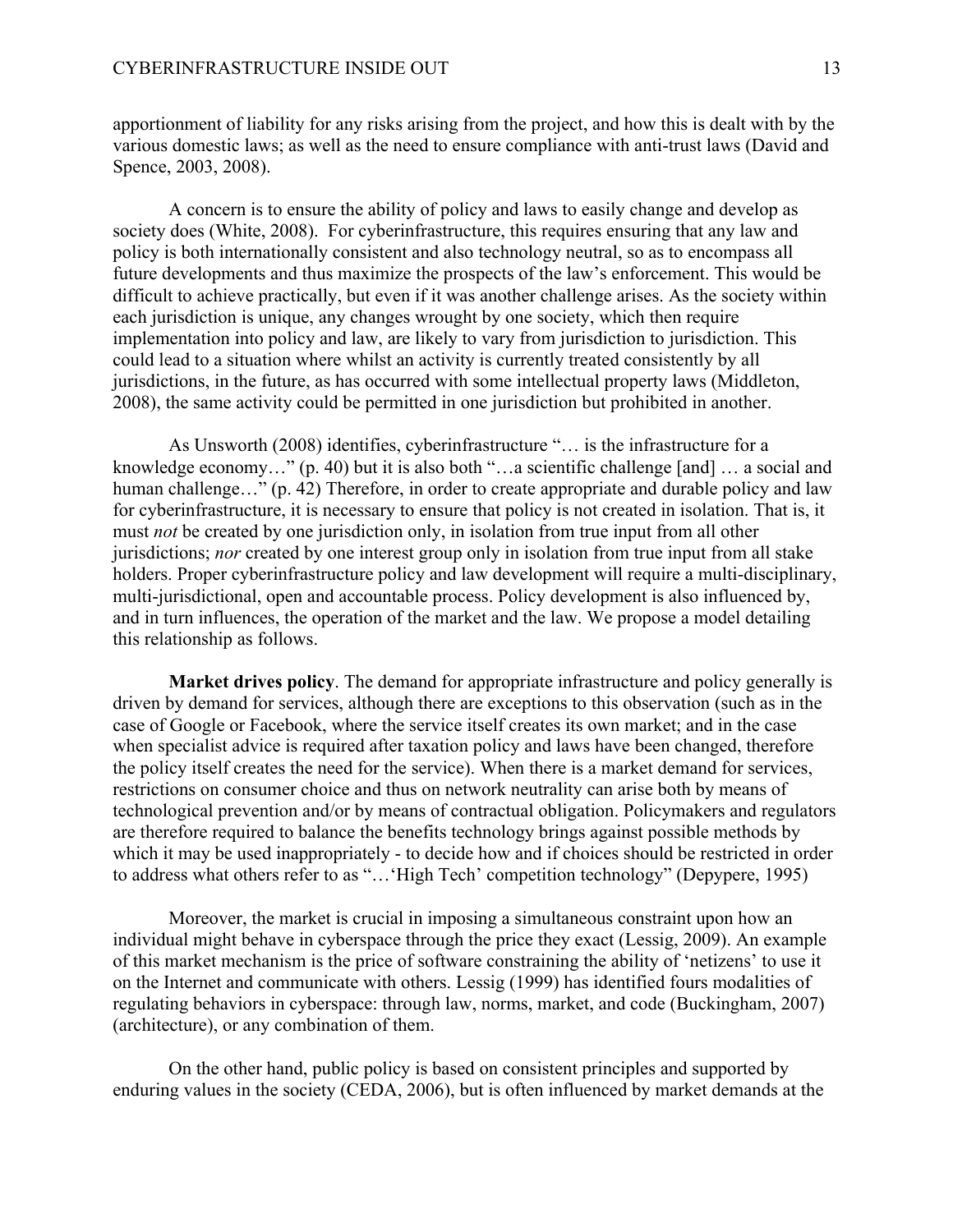#### CYBERINFRASTRUCTURE INSIDE OUT 14

same time. In order to incorporate these principles and values, policy development should involve all relevant parties and follow a clear policy framework, which is implemented in the market rigorously and systematically by means of the adoption of clear and accountable processes (M. Edwards, 2001, p. 3). Edwards suggests a useful framework adapted from the Bridgman and Davis model. This policy development framework utilizes the following six stages: issues identification (problem definition and articulation), policy analysis (data/information collection, objectives/questions clarification, and options/proposals development), consultation, decision, implementation, and evaluation.

Under the influence of the market, the process of policy and legislative implementation can be costly and time consuming (CEDA, 2006) as it may be necessary to revisit earlier policy development stages in Edward's (2001) framework before it is possible to move forward. In addition to the direct influence of the market, the "…electoral cycle can play a large part in determining what items get on the agenda and whether they are pursued past a certain point" (M. Edwards, 2001, p. 10). A clear example of this, and the impact of a change of government has on policy, was seen in Australia after the 2007 federal election, when significant aspects of the previous coalition government's broadband policy and projects (for example the OPEL contract) were "discontinued" (Department of Broadband, 2008). Overall, the economic market, along with cyclical political influence, drives policy.

**Policy drives law**. The ultimate object of policy is the creation of a norm by which societal behavior is regulated – that is, the creation of law. As Holland (2006) explains, the objects of "…[l]aw are the creation and protection of legal rights," which he defines to be the "…capacity residing in one man of controlling with the assent and assistance of the State, the actions of others." (p. 66). Law making is a process that involves a variety of actors, including "…government ministers, and public servants, as well as experts such as academics and others in the community" (M. Edwards, 2001, p. 1). Law is essentially the ultimate implementation of developed policy into practice.

Furthermore, written law (i.e. that created by the legislature or parliament as opposed to judge-made law) is not developed in isolation. It requires the impetus of government or society and usually arises from the need to address something that is 'missing' (i.e. not addressed by current law) or an issue has arisen since existing laws were written, and not addressed by those laws (Heydon's Case, 1584, p.637). The law does not exist in a vacuum, and as such, any proper analysis requires that a law and its underlying policies be examined where, and why, it operates (Murray, 2007). A good starting point is to ask - What is the purpose of this law? The policy process therefore commences with an accurate identification of the objective/s to be addressed (M. Edwards, 2001, p. 2). In this regard, policy drives law.

**Law drives the market**. In return, the law affects the market as a modality of regulating cyberspace, by using taxes to increase or reduce market constraints on certain behaviors and activities. The market could play an important role in regulating cyberinfrastructure when and where laws are not comprehensively put in place to regulate it. Initially this may not appear to be such a problem, as most cyberinfrastructure is funded by government, however, learning from the experience of the development of the Internet, after cyberinfrastructure becomes a public domain (even though this may be many years off) attempts at regulation are likely to be highly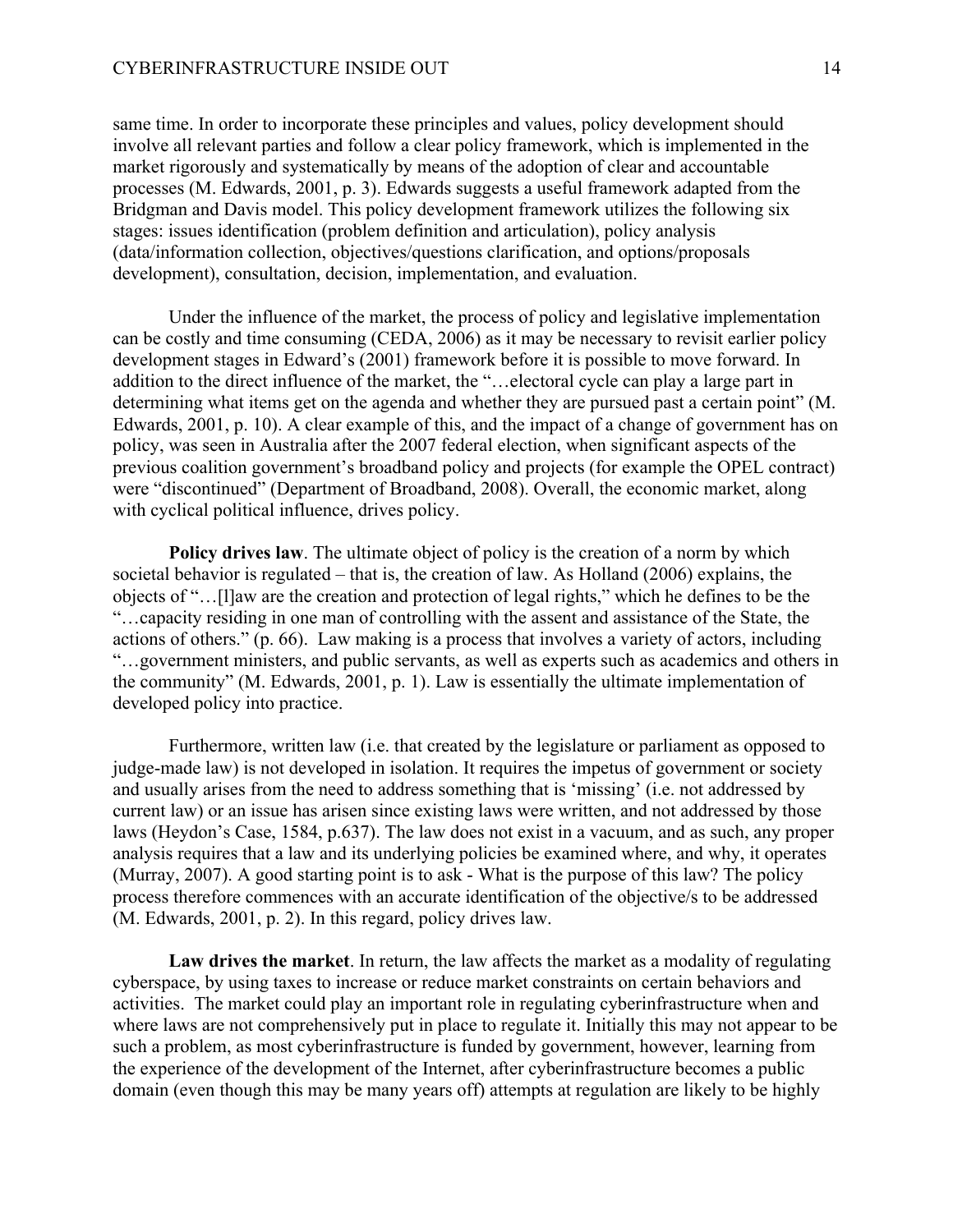ineffectual. Furthermore, governments are also concerned with the enforceability of the laws they implement (Burmeister, 1999; Coughlan, Currie, Kindred, & Scassa, 2006), as without an effective means of enforcement, any law implemented is arguably not worth the paper it is printed on, is of no use to regulators, and of no comfort to consumers.

However, the influence of the law on the cyberinfrastructure market is, for the time being, different from the impact of the law on the Internet market. That is because cyberinfrastructure is a bespoke (mostly for e-science) and artisan (sometimes for digital humanities) product due to its newness, whereas the Internet is a commodity product. The Internet became widely diffused because personal computers and home computing suddenly became much cheaper and therefore more available to both businesses and consumers and networking capability was achieved (Crandall & Jackson, 2001). Moreover, there are many service operators and suppliers for Internet access at very cost effective prices. This ease of availability impacts on network neutrality, as consumers expect and demand a level of access unrelated to the ISP used. If consumers want to change the commodity used, they are able to easily change service operators and suppliers.

Conversely, cyberinfrastructure is so new and specialized it is not yet possible to 'buy it off the shelf.' Cyberinfrastructure is a bespoke/artisan product that is yet to be commoditized and commercialized, and have its services mass-produced and as such has not yet reached the networking capability of the Internet. How we approach policy development and legal regulation for cyberinfrastructure needs to be undertaken differently and, it is suggested, with more forethought and wider consultation. Nonetheless, when everyone is able to easily access cyberinfrastructure enabled processes such as virtual environments and virtual organizations through a portal, as defined as a part of cyberinfrastructure's general layer, we are likely to witness the commoditization of cyberinfrastructure portals and cyberinfrastructure services in a similar fashion to that of the Internet.

For many jurisdictions, the digital divides and network neutrality are critical issues that shed light on the rapid development and future implementation of cyberinfrastructure as we move into the second decade of the 21st century. Appropriate and proactive policies, as they are influenced by market and the law, need to be developed with forethought and wide consultation to reduce or prevent similar impacts and ensure openness and empowerment. In the meantime, we must also consider that any over-regulation could restrict creativity.

We have described a political model of cyberinfrastructure implementation based on market, policy, and law. It is important to note that where the conduct to be regulated or the product to be protected will have an impact on the international stage, it also requires international collective policy making. Moreover, from an international perspective herein lies a problem, as although the behavior constituting a breach of law may not fundamentally change from jurisdiction to jurisdiction, each jurisdiction likely identifies or describes the same act in a slightly different manner, and consequently legislates in a slightly different fashion to address it. These international aspects highlight the need to expand the discussion to the international arena. As such, what are the key challenges impacting cyberinfrastructure's international implementation?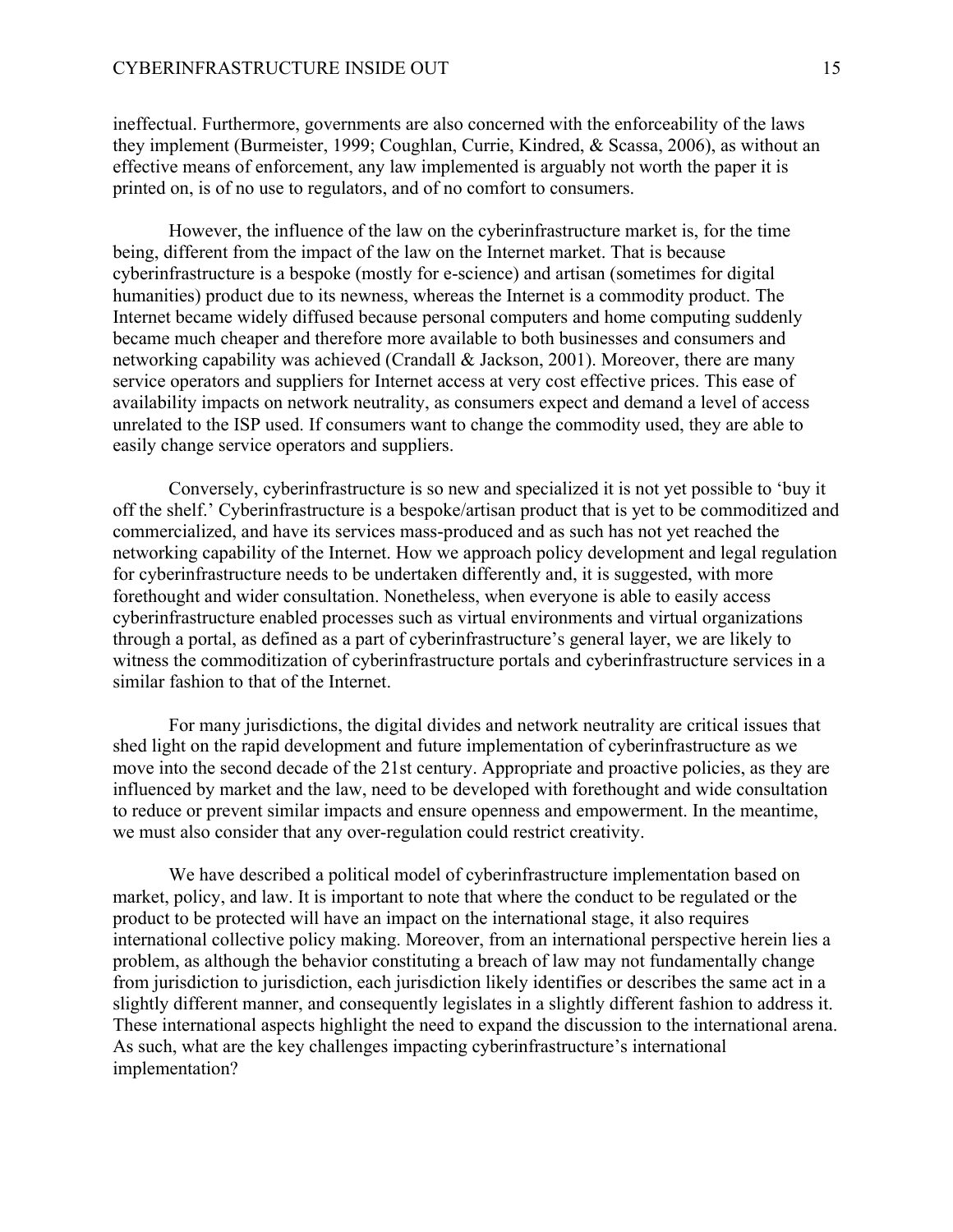#### **Describing a Typology of International Influences**

Cyberinfrastructure is not an isolated national effort. Given its rapid emergence and steady development, the vision of an all-encompassing digital system evolving into an 'E-topia' (Mitchell, 2000) and "global innovation system" (Schroeder, 2007b, p. 3) may soon be witnessed internationally, as evidenced by the fact that the grid network infrastructure in Europe spans more than 30 countries (Bird, et al., 2009).

Further, there is much investment internationally in cyberinfrastructure. The U.S. National Science Foundation established the Office of Cyberinfrastructure in 2005 (Seidel, et al., 2009) and the U.S. government allocates about \$175 million annually to develop and maintain its national cyberinfrastructure (P. Edwards, Jackson, Bowker, & Williams, 2009). The U.K's Office of Science and Technology implemented a large funding initiative in 2000, and spent about £275 million between 2001 and 2006 in a similar effort (P. Edwards, et al., 2009). The Australian e-infrastructure investment plan, represented by the Platforms for Collaboration capability area, had a notional \$75M allocated to it by the end of 2006, out of the total NCRIS budget of \$542M (Reid, 2007). The vision driving these investments is cyberinfrastructure's potential to improve cutting-edge research and enable global collaborations (Fry & Schroeder, 2009).

However, whilst cyberinfrastructure development clearly has government support, as identified previously, there is not currently an international policy, regulator, or legislature. Cyberinfrastructure policy and legal development is therefore left to the individual jurisdictions to manage by themselves, or preferably by means of international treaties and/or cooperation. The power of individual governments to create policy and laws, and the processes that they must follow, will impact upon what is ultimately (able to be) developed.

For example, the Australian government has the power to make laws for peace, order and good government within their jurisdiction (Constitution, Sec. 51), and its power to legislate, as Gleeson CJ observes, '…includes a power to makes laws with respect to places, persons, matter or things …external to – Australia' (XYV v Cth, 2005, p. 499). Proposed legislation and subordinate regulations are required to be approved by both the House of Representatives and Australian Senate before they become a law. The power in the U.S., however, is found in both the legislative Congress and the executive branch headed by the President, which provide many of the same facilities as the Australian government. However, these initiatives are often undefined until approved by both the congress and president. Before this occurs they remain open in their scope, allowing for many of the details regarding the implementation of the law to be worked out by the state and local governments, or through government-run organizational branches such as the National Science Foundation or National Telecommunications and Information Administration (Tapia, et al., 2009). This could lead to uncertainty and inconsistent policy development.

Aside from the issue of the lack of one consistent policy and law, the issue of how an international cyberinfrastructure project is to be properly regulated is of concern where actions and actors are located in multiple jurisdictions (Burk, 2007), and any alleged breach of law may occur in one or many of those jurisdictions. For example, an Australian Court may restrain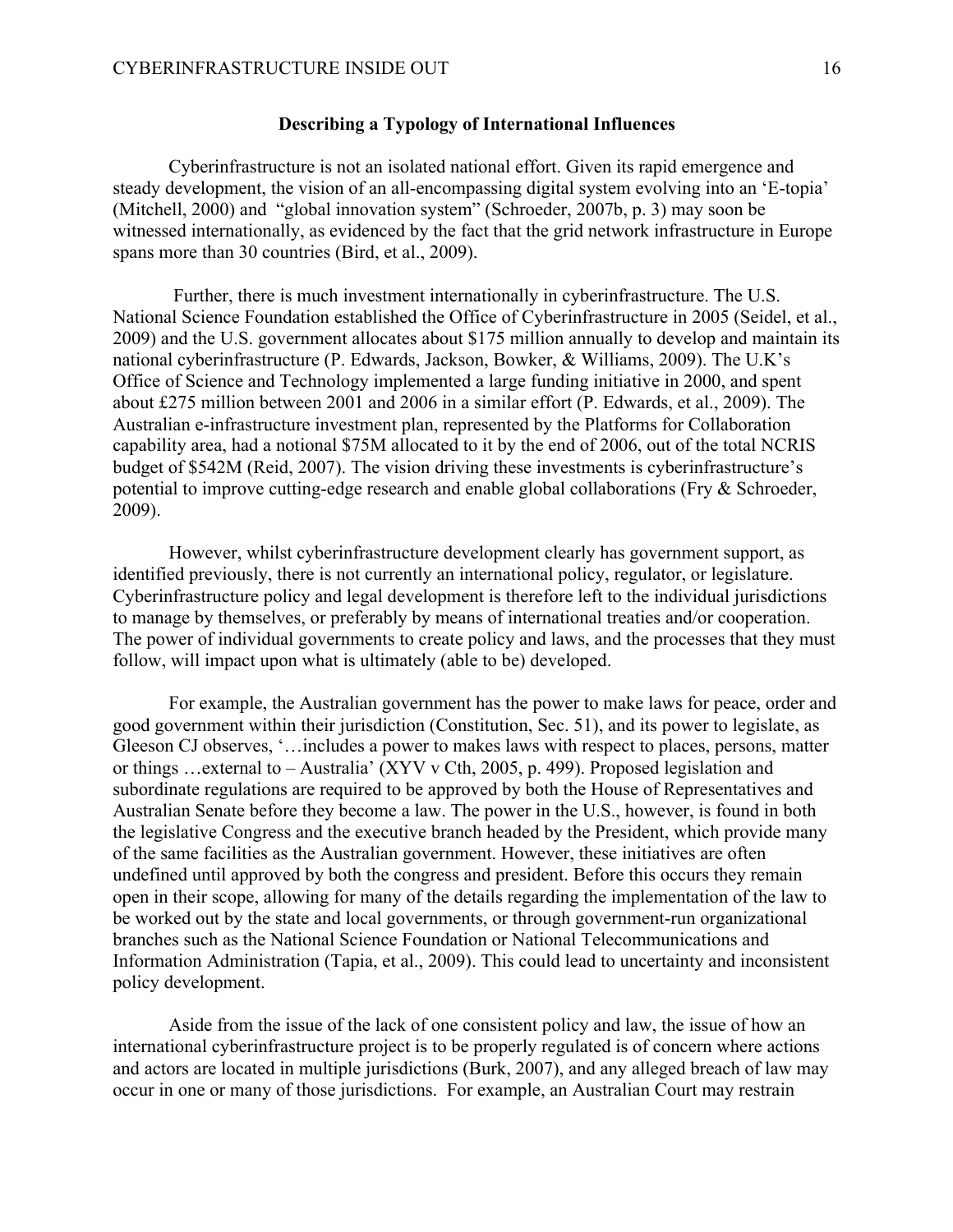conduct occurring outside the territorial boundaries of their jurisdiction; however, whether it does so is a matter of discretion for the Court (Helicopter Utilities, 1963; Dunlop Rubber, 1921; Tosier, 1885). In exercising this discretion, Australian courts must determine whether they are a 'clearly appropriate' forum (Voth, 1990) in which to determine the matter. Further, even if the Court determines it is the appropriate forum within which to determine the matter, it may be that it will not grant an order that the Court knows is unenforceable (Macquarie v Berg, 1999). Conversely, in the U.S., the Court must consider '…whether Congress intended extraterritorial application of the statute proscribing the alleged conduct' (Messigan, 2006). Due to the nature of operation of the American federal government, any extraterritorial actions require not only approval from the presidential seat but also from the congressional legislature. Even then, such actions and decisions are subject to review by the federal court, to determine if the actions taken are both within the realm of established common law as well as supportable under the Constitution, to ensure that any actions meet not only the founding ideals of the nation but also promote and support cooperative habitation with other states.

Although it may be difficulty to achieve (as identified earlier), harmonization of policy and laws regarding cyberinfrastructure may be one means to address any international issues that arise from inconsistent policy development or legal application. The EU, for example, embraces harmonization of laws through Article 5 of the EC Treaty where, by means of the principle of subsidiarity, the EC is able to adopt measures at a community level where the objective of a regulation cannot be sufficiently achieved by member States, and where, by reason of the transnational nature of the offence, regulation can be better achieved at the community level. However, as can be seen from the European experience, working toward harmonization of policy and laws can take some time, and is not always successful in practice.<sup> $\frac{1}{1}$ </sup>

However, the EU appears to have achieved a level of harmonization with regards to cyberinfrastructure. In June 2009, the European Commission, pursuant to Article 171 of the EC Treaty which gives the Community power to *"…set up joint undertakings or any other structure necessary for the efficient execution of Community research, technological development and demonstration programmes"*, adopted a specific regulation to enable the establishment of European research infrastructure consortia (referred to as an ERIC) (Commission, 2009). The establishment of this legal framework gives us confidence that, with regards to cyberinfrastructure at least; many of the international challenges identified earlier can and will be overcome in the not too distant future.

However Murray's (2007) observation regarding the impact of any one State's laws on harmonization generally remains pertinent, in that '...a distinctive set of legal principles in any one nation can undermine the effectiveness of law as a regulatory tool in an international environment…'. In order for there to be true harmonization of policies internationally and not just within the EU, all countries must have the same approach to their regulation of the actors and their multijurisdictional activities.

The desire for consistent policy and application must also be considered in the light of a recent observation by Benvenisti (2008) that some governments are increasingly "…consciously try[ing] to disengage from traditional law", in that they prefer informal means of commitment as opposed to establishing formal international organizations and treaties. Finally, others negatively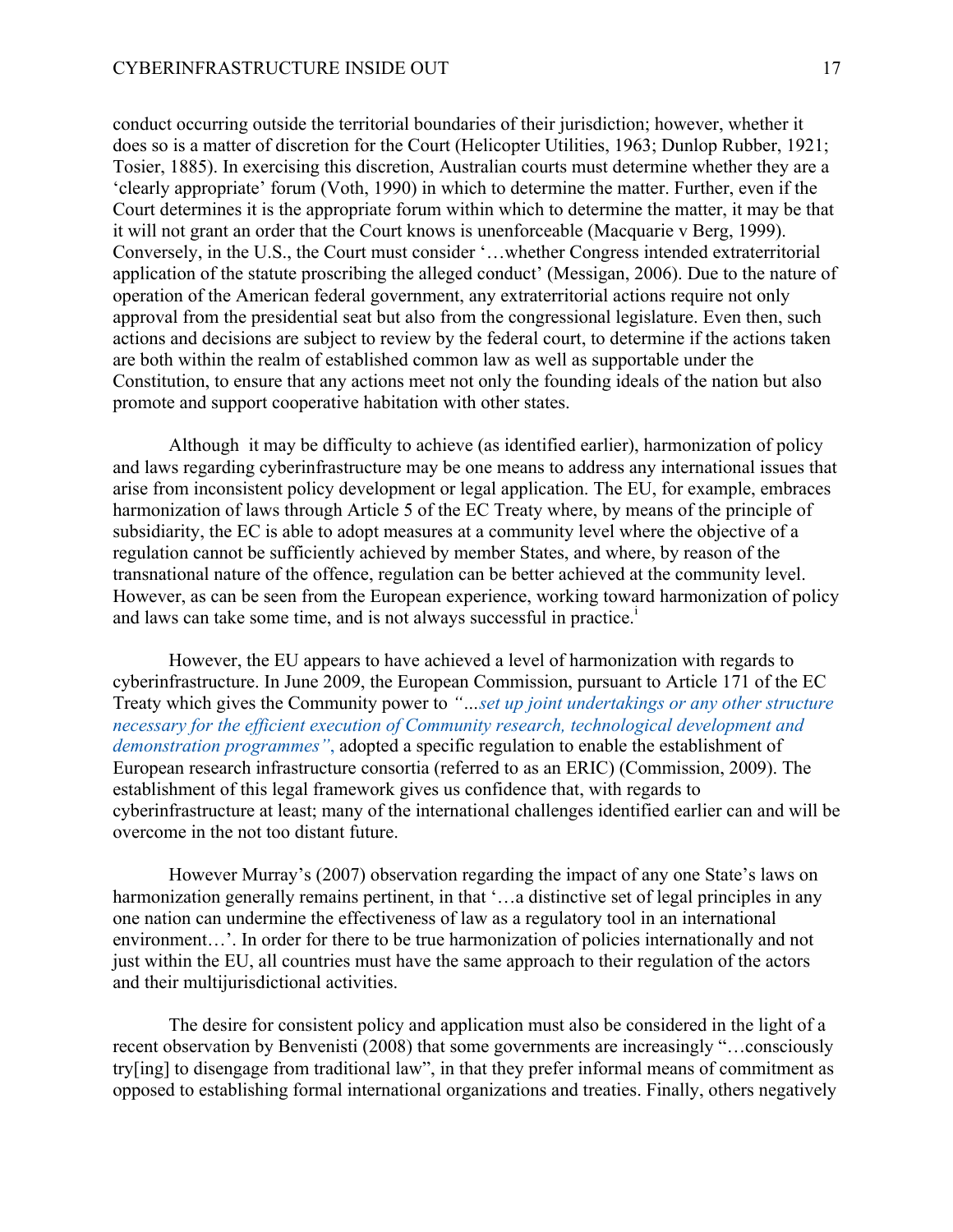(but perhaps realistically) view internationalization as an '…Americanization of the law…' (Michaels & Jansen, 2007). We are not taking a position on this matter but raise it simply as an observation from the literature. Essentially, we present a tension between harmonization and conformity at the international policy arena without advocating for a preference. It is simply an inherent tension that needs to be managed appropriately.

Additionally, despite much enthusiasm, cyberinfrastructure projects face international challenges, which are compounded in implementation by national specific issues, and common project challenges which are compounded in practice by project specific issues. We present a typology of challenges based on these three general categories with eight specific examples.

**International Challenges**. The first international challenge involves working with technological diversity and choices that must be determined before cyberinfrastructure projects go forward. International cyberinfrastructure projects can be adversely impacted by differences in the speed and data carrying capacity of national communication backbones, which vary greatly from one nation to another - even in countries that share a border (J. Olson, Ellisman, James, Grethe, & Puetz, 2008; Petrazzini & Kibati, 1999). Software used also often varies greatly between one country and another, as well as the hardware that is available to run current or developed cyberinfrastructure (Ackerman, Hofer, & Hanisch, 2008; Taskforce, 2005). International projects can be further complicated by the requirements set by national governments regarding the types of software that must be used in their research labs and governmental agencies. For example, Venezuela has a orientation towards open source software (Maldonado & Tapia, 2007).

The second challenge for international projects arises from the difficulties surrounding data storage for data produced or collected during an international scientific project (Arzberger, et al., 2004). Currently, data in such projects is often stored on the site that has the faster connection or largest data storage (Hofer, McKee, Birnholtz, & Avery, 2008). This arrangement creates a bias in favor of more developed nations when collaborations span very diverse countries, as it allows more developed nations to dictate how the data is stored, the times and methods through which it may be accessed, and generally privileges those countries in terms of travel and accessibility benefits.

The third challenge to international implementation is the lack of a standard implementation policy. There are many cyberinfrastructure projects spanning national borders that need to work with the continuing struggle of setting policies about how the project is coordinated, how credit and work are distributed, how risk is managed, how results are owned/shared, and how international and national regulations are handled. Often, each project is responsible for answering these questions for themselves. Currently there are no set international policies regarding collaboration on a multinational project that engages with cyberinfrastructure (Lynch, 2008). However, while these policies do not currently exist, there are international initiatives, many arising from collaborations like the Large Hadron Collider (LHC), regarding the creation of such a policy. Two things that many of the participants in these primordial international policies seek to address are the issues of the digital divides that were raised earlier in this chapter (Lynch, 2008).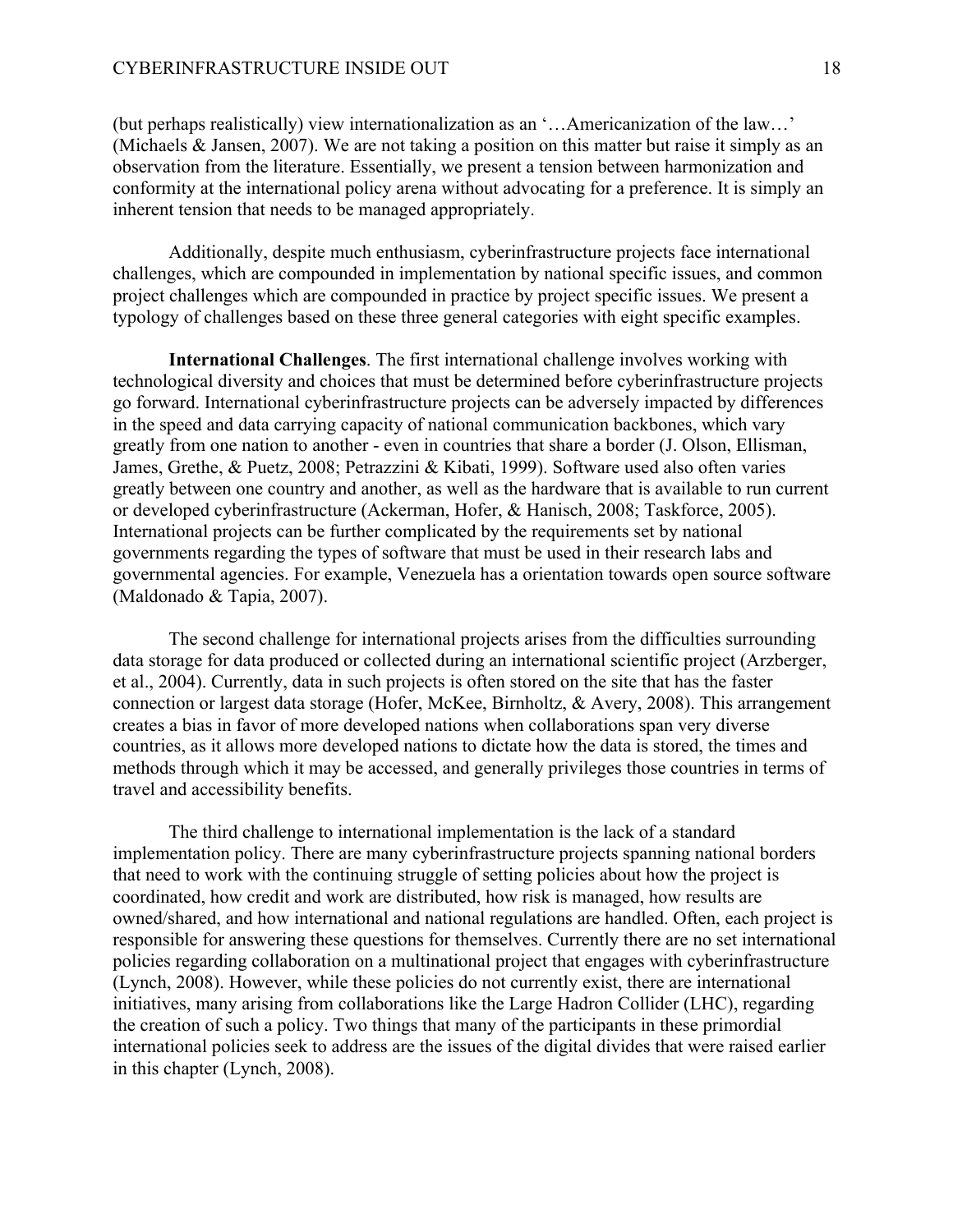**National Challenges.** The fourth overall and first national specific challenge is imposed by national security concerns and the resulting increased costs to address the various concerns. For example, cyberinfrastructure project data often requires particular devices and software that are not accessible in areas outside of a single nation. Transportation of agents from one location to another can incur additional costs to an international project. In many cases, negotiations between the different agencies and governments involved in the project must be opened to discuss issues of visas and national security issues (Arzberger, et al., 2004). In some cases, workarounds to this problem have been found through the further implementation or careful expansion of the current cyberinfrastructure, to allow for greater remote access to equipment and data (Ackerman, et al., 2008; Myer, 2008; J. Olson, et al., 2008). However, this workaround arrangement is not yet standard in international cyberinfrastructure projects.

The fifth challenge involves the funding arrangement adopted. International projects are often collaborations which draw their funding from various political entities such as the United Nations, countries like the United States or France, and multinational governments such as the European Union (Borgman, Wallis, Mayernik, & Pepe, 2007). Each of these entities wish to gain something from the results of the research, as well as position themselves well in the international community as centers of science and research (Borgman, et al., 2007; Hofer, et al., 2008). This can put further pressures on international cyberinfrastructure projects as they attempt to include the entities' funding requirements in the goals and basis of the research project (Taskforce, 2005). This could result in any number of changes and can cause some project decisions (such as what software to use, how and where to store data, where research centers are located, and how time at the centers is divided), to become political decisions of national and international significance.

Although these five challenges involving technological choices, data storage, national security, and funding arrangement are particularly salient in national cyberinfrastructure projects where projects are influenced by the participants' desires, similar issues may also arise at the international level, as these projects are influenced by the participants' home jurisdictions' desires. In other words, such dynamics manifest themselves in most national and international cyberinfrastructure projects, although they appear magnified at the international level. The effects of these challenges are further compounded by the three common project challenges in our third category.

**Common Project Challenges**. The sixth challenge overall and first common project challenge is related to scientific communication practices, such as the setting of standards for communication, interaction, and documentation in international cyberinfrastructure projects. Scientific research groups often improvise standards for routine communication. However, these standards must be negotiated between the different members and power structures that exist in distant teams (C. Lee & Tibbo, 2007). A common problem cited by such project members is the passing of data and papers from one team/member to another. Currently, teams have a wide variety of technologies to choose from, such as concurrent versions system (CVS), email, files, and file servers, to name just a few. Who is allowed to access and work on data, or publish from particular subsets of data must also be discussed to avoid complications (C. Lee & Tibbo, 2007). This can often be another downfall of data within projects being centrally located at one team's site, establishing them as gatekeepers who can determine what projects or information should be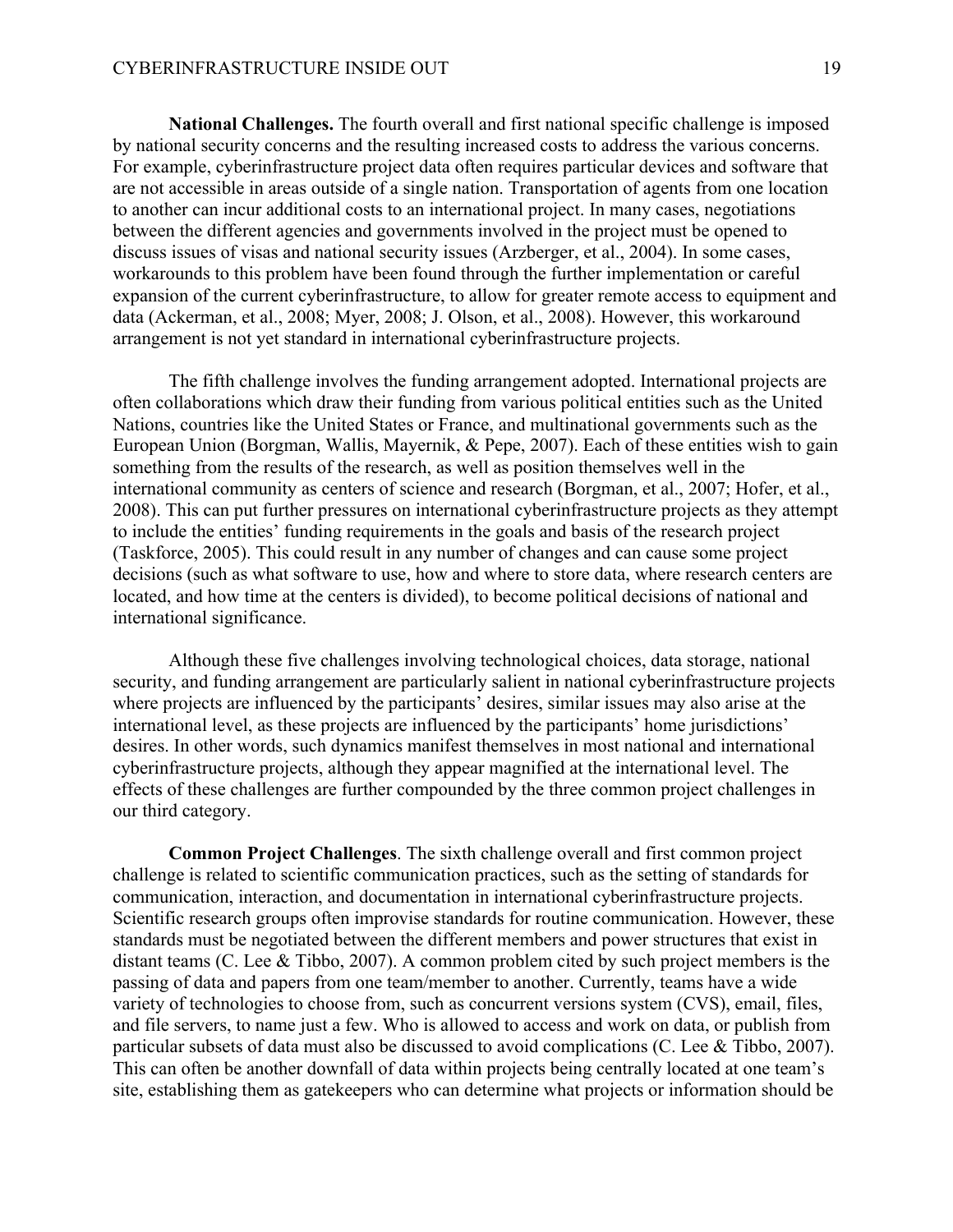handed out or published, and which members of the team should be allowed to do so (Fry  $\&$ Schroeder, 2009).

The seventh challenge involves internal knowledge management. The nature of many international cyberinfrastructure projects also elevates the need for compatible documentation policies and technologies – that is, interoperability of systems and processes. Since these projects can often span many years, much longer than a single graduate student, research assistant, or even investigator may stay at a organization, documentation makes it possible for the knowledge, process and policies established during the course of the project to be transferred from one researcher to another as the working staff of the project changes. However, international differences can often make the keeping of such documentation difficult (Taskforce, 2005). Preferences for the type of document technology used (text files, data repositories, videos, lab notes, etc.), as well cultural idiosyncrasies (beyond the scope of this chapter to consider), can often render this valuable information difficult to access or understand (due to variances in dates, times, measurements, what information is recorded, etc.) (Lynch, 2008).

The eighth challenge arises in respect to the background of the researchers involved. Many CI projects are composed of researchers from different areas and disciplines of research (Lynch, 2008). This can further complicate existing tensions within international teams, as groups within the project vie to establish their interests as dominant among the research goals. A classic example given by Myer (2008) is the competition between computer scientists wishing to study the development of the CI programs used in the Pacific Northwest National Laboratory and the physicists who were using the CI to study energy. The tension that arises in such groups often exists because each group in invested in the project for a specific set of goals. In Myer's example, the computer scientists were most invested in pushing the boundaries of advanced remote presence and collaboration technology and software, while the physicists wished for an established and reliable set of tools which they could then use to focus on their own goals of studying energy consumption and usage.

These are merely some of the most common challenges faced by international cyberinfrastructure projects. Each project faces a number of unique difficulties that arise out of the combination of countries, institutions, researchers, and goals that make up that particular project. While many of these issues must be faced on a one-by-one basis, the establishment of international standards and policies for collaboration on large-scale scientific research and the creation of cyberinfrastructure would ease the process of establishing a project for many future efforts.

#### **Conclusion & Implications**

As set out in the beginning of this chapter, the time is ripe to explore three interrelated research questions: What is cyberinfrastructure; what are they key policy influences shaping its domestic emergence and development; and what are the key challenges impacting its international implementation? We provided some preliminary answers to these important questions.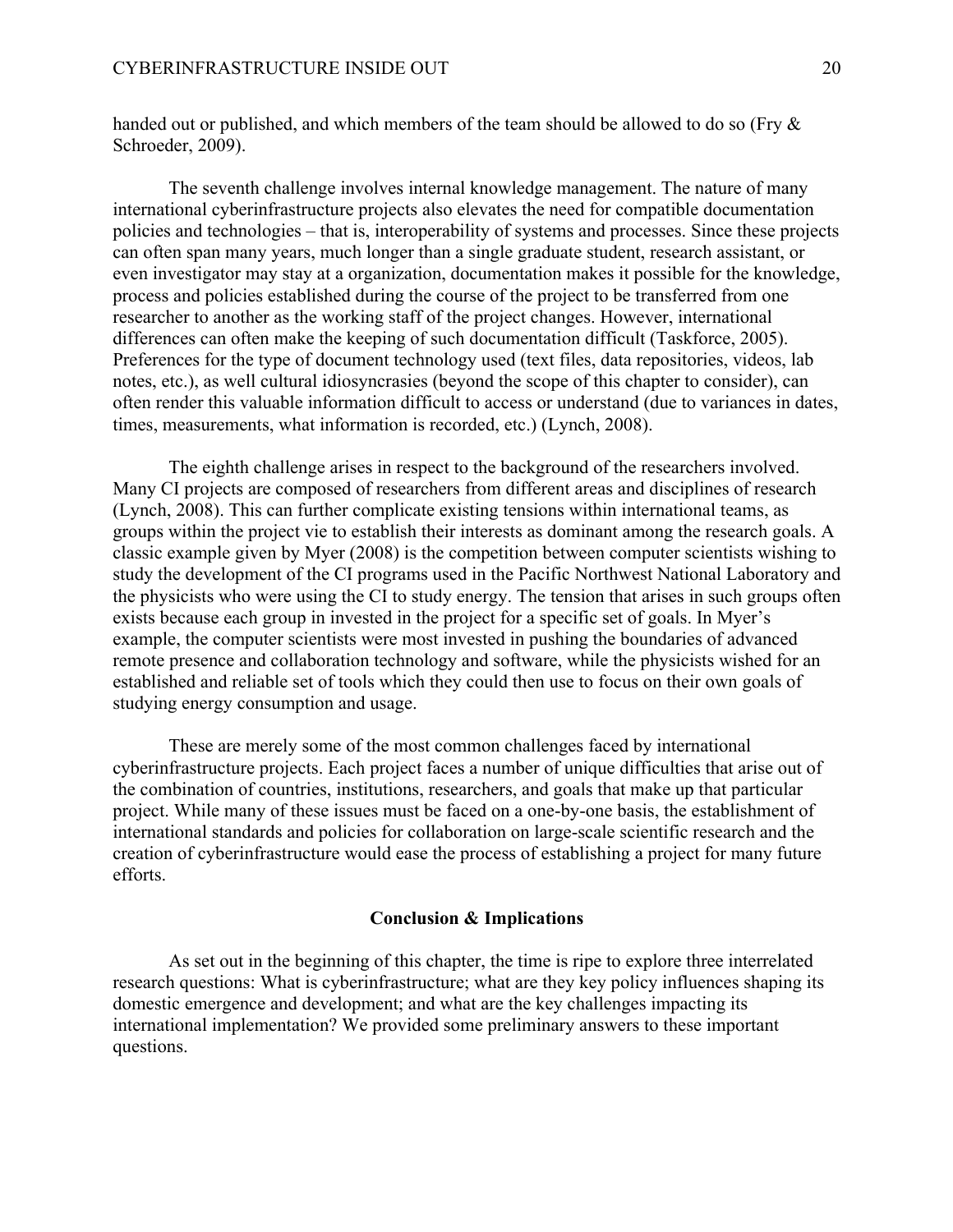What is cyberinfrastructure? Cyberinfrastructure is data intensive, computationally powerful, large-scale, distributed, hierarchical, interoperable, and with second-order growth over time. It consists of specialized and general hardware, high-performance computing applications and information and communication technologies, and human and nonhuman agents, all of which interact and are connected through multidimensional networks. This platform facilitates technologically generated virtual environments and socially generated virtual organizations that orient people, data, and technology towards common goals. Cyberinfrastructure leads to increased productivity, breakthrough innovations, and paradigmatic revolutions.

What are they key political influences shaping cyberinfrastructure's domestic emergence and development? The political process through which domestic policies are made is complex. We propose a cyclical model to describe how the market drives policy, policy drives law, and law drives the market in return. This model helps us understand the key domestic influences shaping cyberinfrastructure emergence and development, especially with regard to the issues of the digital divides and network neutrality.

In the case of cyberinfrastructure, the digital divide presents the tension between the wish to advance technology on the edge without creating another layer of access and participation division. Network neutrality reveals a further tension between the need to build more advanced and secure infrastructure without limiting creativity and innovations. Both issues have critical implications for cyberinfrastructure's vision of empowering what people do, how they do it, and who participates. Based on observations and lessons learned from the case of the Internet, we suggest early and proactive policies in the area of access, education, funding, and commercialization, to reduce and possibly avoid the effects of the digital divide and network neutrality in the case of cyberinfrastructure.

What are the key barriers impacting its international implementation? We describe a typology of international challenges based on three categories: international specific challenges, nationally based challenges and common project challenges. Key challenges include technological diversity and choices; international data storage decisions; lack of standard implementation policy; national security concerns; and funding arrangements. These challenges are amplified by three common project challenges: inconsistent scientific communication practices, incompatible internal knowledge management strategies, and diverging disciplinary interests. These challenges collectively point to the fundamental challenge of a lack of international standard policy to guide cyberinfrastructure projects at the global scale. In practice, there is no 'global legislator' in the world. International cyberinfrastructure projects will have to balance the tensions of harmonization and conformation with the domestic law of big and small countries.

#### **Future Research**

As we look into the future of cyberinfrastructure, there are nine key focal points we believe would advance our understanding of this important development. First, research could document cyberinfrastructure emergence, such as what social, economical, political, and technological forces collectively led to the emergence of cyberinfrastructure in the early 21st century. Second, research could explore the design of cyberinfrastructure, especially the co-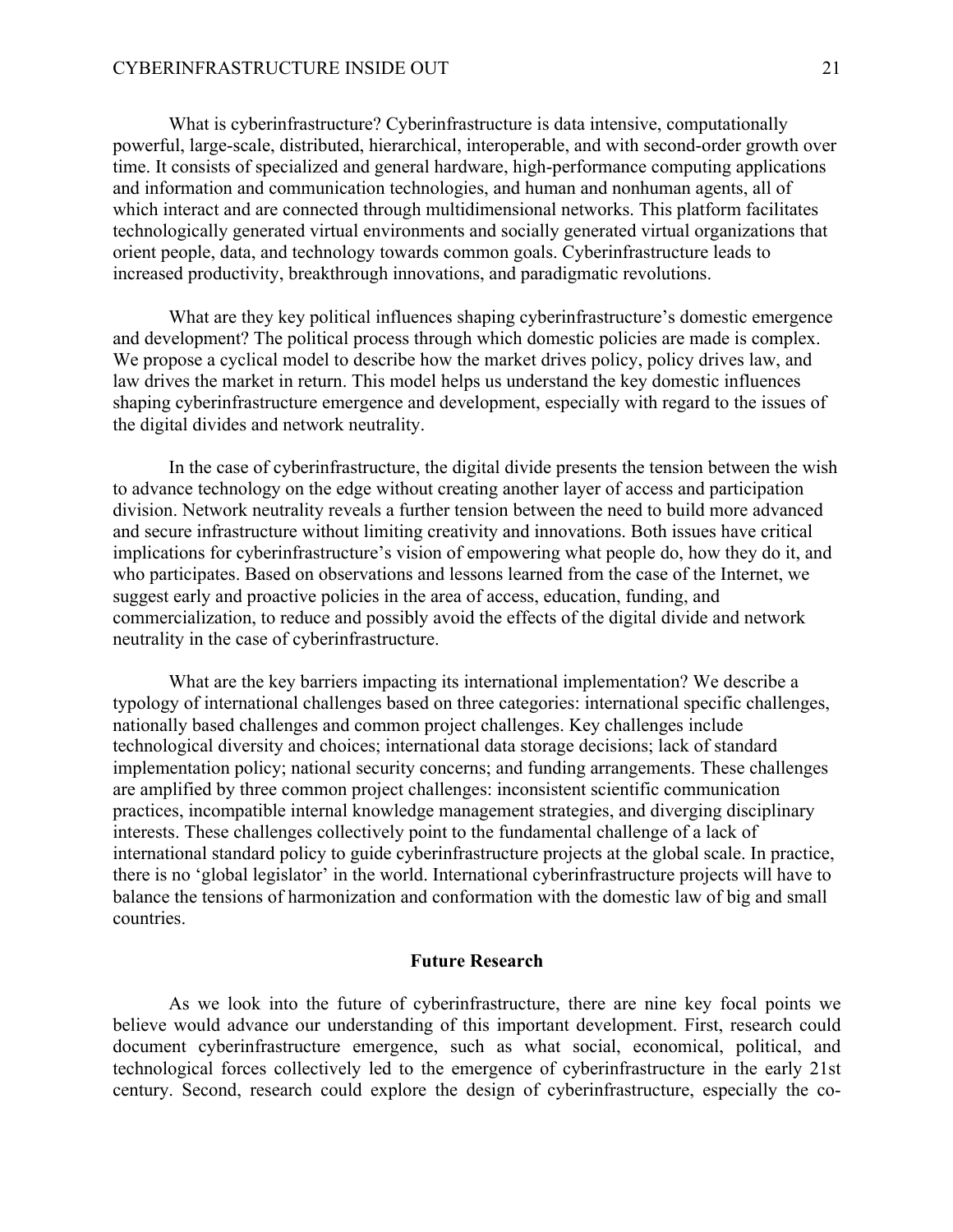production between scientists as users and computational technologies as developers, as they codesign different pieces of cyberinfrastructure together. Third and similar to design-focused research, we could also pursue the process of development, especially with regards to the organization of cyberinfrastructure projects and related socio-technical dimensions of development, as they involve stakeholders such as funding agencies, supercomputer centers, policy institutions, and commercial vendors, in addition to users and developers.

Fourth, the process of adoption at both the individual and organizational levels deserves critical attention, as an infrastructure without individual and organizational users would be a major problem. Fifth, and in the beginning stage of adoption, research could track how cyberinfrastructure is used to support implementation at the micro level, such as distributed collaborations among teams of scientists and users. As the number of users grows and distributed collaborations begin to overlap, research could address the sixth focal point of virtual organizing/organizations at the macro level of deployment.

Seventh, future research could also track the impacts of cyberinfrastructure adoption and implementation on individuals, groups, organizations, communities, societies, and the world. In the next few years, as the concept of cyberinfrastructure continues to emerge, the eighth focal point suggests exploration of the roles of supercomputer centers as service providers, infrastructure operators, and access regulators in open science, similar to the roles of ISPs in the case of the Internet and the information world. Ninth, and finally, when access to cyberinfrastructure becomes possible through commercial portals and cyberinfrastructure's funding mechanisms go beyond primarily governmental investments, future research could investigate the commercialization of cyberinfrastructure services as a public commodity beyond being a bespoke/artisan product.

Predicting the future of cyberinfrastructure and related research is problematic, as is most IT predictions, particularly in view of the specific and common challenges we have identified. Cyberinfrastructure is a complex and constantly developing phenomenon. Future researchers need to take into consideration the historical, political and cultural context in which it has and is developing. What is clear however is that the future will be more certain if nations and disciplines work together to achieve it, as this multi-national, multi-disciplinary, and multi-time zone team have worked together to write this chapter.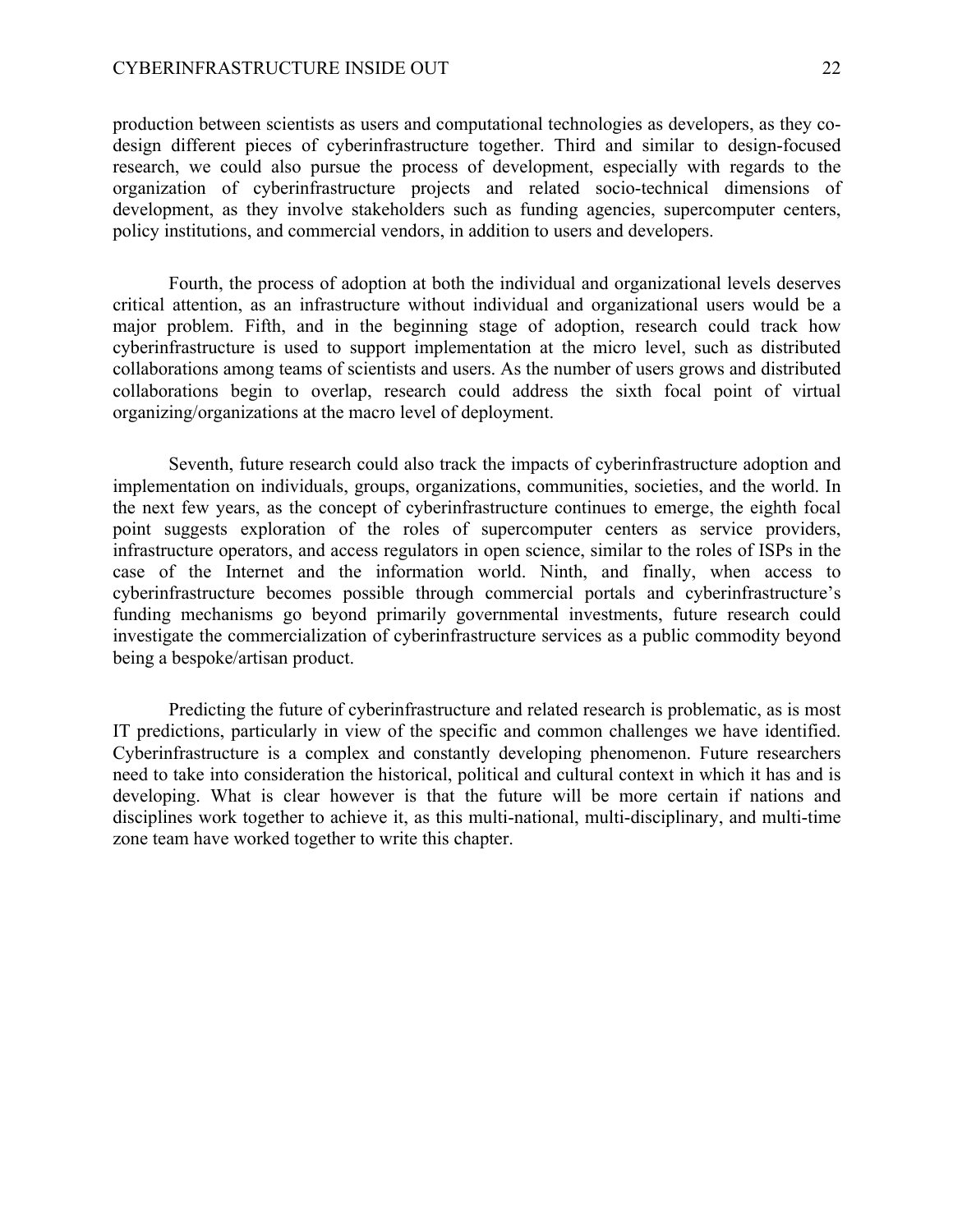#### References

- Ackerman, M., Hofer, E. C., & Hanisch, R. (2008). The National Virtual Observatory. In G. Olson, A. Zimmerman & N. Bos (Eds.), *Scientific Collaboration on the Internet* (pp. 135 - 142). Cambridge, Massachusetts: The MIT Press.
- ACLS. (2009). What is cyberinfrastructure? Retrieved October 25, 2009, from http://www.acls.org/programs/Default.aspx?id=644
- Arzberger, P., Schroeder, P., Beaulieu, A., Bowker, G., Casey, K., Laaksonen, L., et al. (2004). An International Framework to Promote Access to Data. *Science, 303*(5665), 1777-1778.
- Atkins, D. E., Droegemeier, K. K., Feldman, S. I., Garcia-Molina, H., Klein, M. L., & Messina, P. (2003). Revolutionizing science and engineering through cyberinfrastructure: Report of the National Science Foundation blue-ribbon advisory panel on cyberinfrastructure. Washington, DC: National Science Foundation. Retrieved December 19, 2006 from http://www.communitytechnology.org/nsf\_ci\_report/.
- Balkin, J. M. (2006, April 27). The democratic case for network neutrality Retrieved October 15, 2009, from http://balkin.blogspot.com/2006/04/democratic-case-for-networkneutrality.html
- Beardsley, S., & Farrell, D. (2005). Regulation that's good for competition. *The McKinsey Quartley, 2*.
- Benvenisti, E. (2008). The Conception of International Law as a Legal System *Tel Aviv University Law Faculty Papers*. Tel Aviv University Law School.
- Berner-Lee, T. (2006, June 21, 2006). Net Neutrality: this is Serious, from http://dig.csail.mit.edu/breadcrumbs/node/144
- Bird, I., Jones, B., & Kee, K. (2009). The organization and management of grid infrastructures. *Computer, 42*(1), 36-46.
- Borgman, C., Wallis, J., Mayernik, M., & Pepe, A. (2007). *International and Interdisciplinary Collaboration in Cyberinfrastructure: A case study with embedded networked sensor technology* Paper presented at the AAAS Annual Meeting. Presentation retrieved from
- Boulle, L. (1996). *Mediation: Principles, Process, Practice*. Butterworths: Tottel Publishing.
- Bresnan, T. F., & Greenstein, S. (1999). Technological Competition and the Structure of the Computer Industry. *The Journal of Industrial Economics, 47*.
- Buckingham, D. (2007). Digital Media Literacies: rethinking media education in the age of the Internet. *Research in Comparative and International Education, 2*(1), 45.
- Burk, D. L. (2007). Intellectual Property and Cyberinfrastructure. *First Monday, 12*(6).
- Burmeister, K. (1999). Jurisdiction, Choice of Law, Copyright, and the Internet: Protection Against Framing in an International Setting. *Media & Entertainment LJ., 9*, 625.
- Cave, M., & Crocioni, P. (2007). Does Europe need network neturality rules? *International Journal of Communication, 1*, 669-679.
- CEDA, C. f. P. D. (2006). Reclaiming our Commonwealth: Policies for a Fair and Sustainable Future. *Common Sense Paper, 1*.
- Cerf, V. (2006). Prepared Statement of Vinton G. Cerf to U.S. Senate Committee on Commerce, Science, and Transportation Hearing on "Network Neutrality.
- Cole, R. J., & Lorch, R. (Eds.). (2003). *Buildings, Culture & Environment: Informing Local & Global Practices*. Oxford: Blackwell Publishing Ltd.
- Community Legal Framework for a European Research Infrastructure Consortium (ERIC) (2009).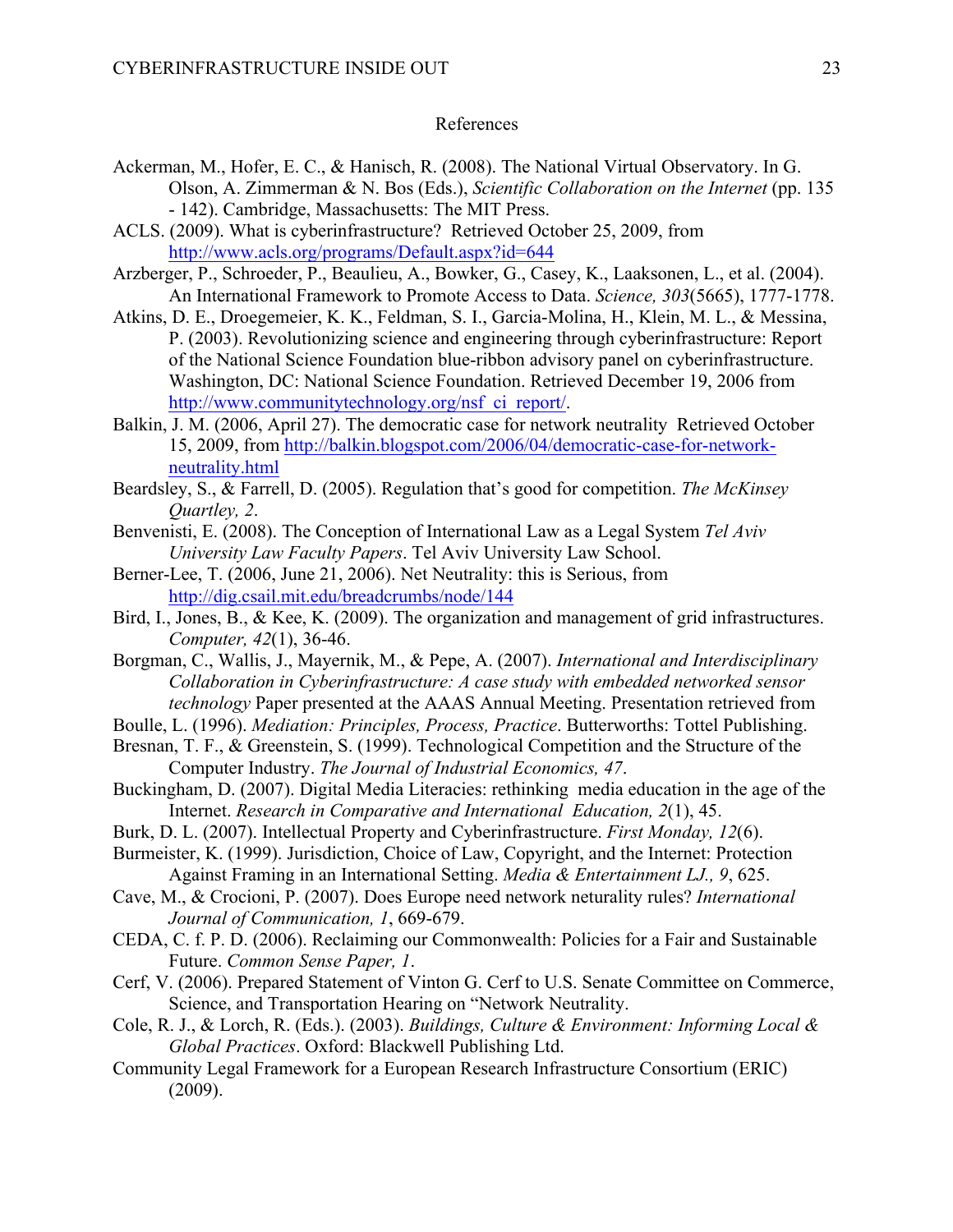- Contractor, N. (2009). The emergence of multidimensional networks. *Journal of Computer-Mediated Communication, 14*(3), 743-747.
- Coughlan, S., Currie, R., Kindred, H., & Scassa, T. (2006). Global Reach, Local Grasp: Constructing Extraterritorial Jurisdiction in the Age of Globalization Law Commission of Canada.
- Crandall, R., & Jackson, C. (2001). The \$500 Billion Opportunity: The Potential Economic Benefit of Widespread Diffusion of Broadband Internet Access. Washington, D.C., : Criterion Economics.
- Cranston, R. (1986). What Do Courts Do? *Civil Justice Q, 5*(124).
- Crump, B., & McIlroy, A. (2003). The digital divide: Why the "don't-want-tos" won't compute: Lessons from a New Zealand ICT Project'. *First Monday, 8*(12).
- Department of Broadband, C. a. D. E. D. (2008). Annual Report 2007-2008: Australian Government.
- Depypere, S. (1995). Speech Why do we a need a competition policy? : Europa.
- Dierickx, S. (2006). Web Analytics: what about Packet Sniffing? Retrieved May 31, 2006, from http://webanalytics.ox2.eu/2006/05/31/web-analytics-what-about-packet-sniffing/
- Eccles, K., Schroeder, R., Meyer, E. T., Kertcher, Z., Barjak, F., Huesing, T., et al. (2009, 24-26 June). *The future of e-research infrastructures.* Paper presented at the the 5th International Conference on e-Social Science (Proceedings), Cologne, Germany.
- Editorial, A. T. (2009). Neutrality Vital to Health of Internet *St. Petersburg Time* Retrieved September 23, 2009, from

http://www.tampabay.com/opinion/editorials/article1038353.ece

- Edwards, M. (2001). *Social Policy, Public Policy: From problem to practice*. Crows Nest, NSW: Allen & Unwin.
- Edwards, P., Jackson, S., Bowker, G., & Williams, R. (2009). Introduction: An agenda for infrastructure studies. *Journal of the Association for Information Systems, 10*(5), 364- 374.
- Endres, J. (2009). Net neutrality How relevant is it to Australia? *Telecommunications Journal of Australia,, 59*(2), 22.21 - 22.10.
- Foster, I., Kesselman, C., & Tuecke, S. (2001). The anatomy of the grid: Enabling scalable virtual organizations. *International Journal of High Performance Computing Applications, 15*(3), 200-222. doi: 10.1177/109434200101500302
- Friendlander, A. (2008). The triple helix: Cyberinfrastructure, scholarly communication, and trust. *Journal of Electronic Publishing, 11*(1), Retrieved on June 13, 2008 from http://quod.lib.umich.edu/cgi/t/text/textidx?c=jep;view=text;rgn=main;idno=3336451.3330011.3336109.
- Fry, J., & Schroeder, R. (2009). Towards a sociology of e-research: Shaping practice and advancing knowledge. In N. W. Jankowski (Ed.), *e-Research: Transformation in scholarly practice* (pp. 35-53). New York: Routledge.
- Gibbs, S. H. (2000). Oration Delivered at the Opening of the Supreme Court Library's Rare Books Room at the Supreme Court of Queensland.
- Goldfinch, S., Gauld, R., & Herbison, P. (2009). The Participation Divide? Political Participation, Trust in Government, and E-government in Australia and New Zealand. *Australasian Journal of Public Administration, 68*(3), 333-350.
- Gunkel, D. (2003). Second thoughts' toward a critique of the digital divide'. *New Media & Society, 5*(4), 499-522.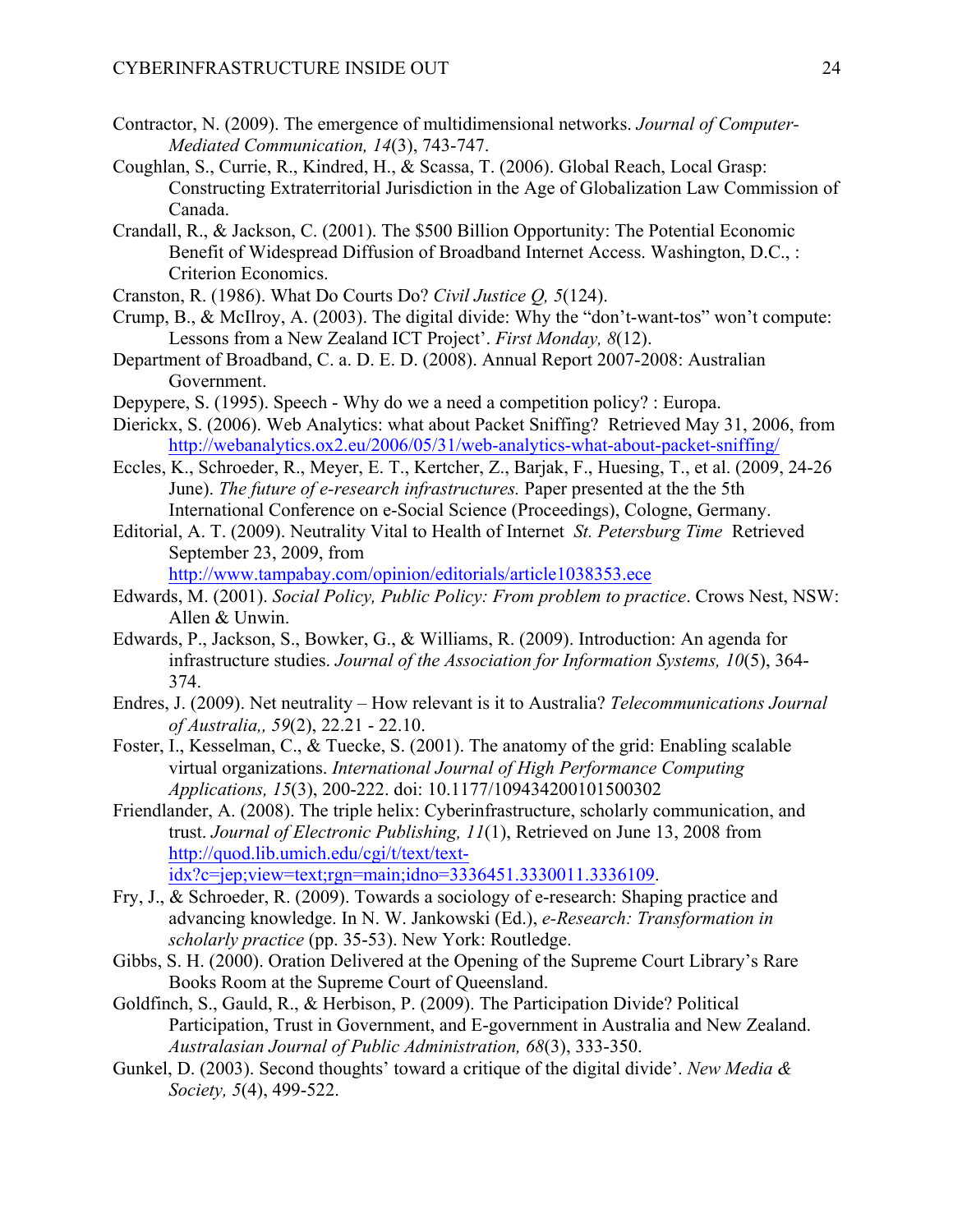- Hai, Z. (2004). China's e-science knowledge grid environment. *Intelligent Systems, IEEE, 19*(1), 13-17.
- Hammond, A. S. (2002). The Digital Divide in the New Millennium. *20 Cardozo Arts & Entertainment L.J*, 135-156.
- Hofer, E. C., McKee, S., Birnholtz, J. P., & Avery, P. (2008). High Energy Physics: The Large Hadron Collider Collaborations. In G. M. Olson, A. Zimmerman & N. Bos (Eds.), *Scientific Collaboration on the Internet* (pp. 143 - 151). Cambridge, MA: MIT Press.
- Holland, T. E. (2006). *The Element of Jurisprudence*. Clark, New Jersey: The Lawbook Exchange Ltd.
- Internet, S. t. (2009). FAQ Retrieved November 8 2009, from http://www.savetheinterent.com
- Jankowski, N. W. (2007). Exploring e-science: An introduction. *Journal of Computer-Mediated Communication, 12*(2), article 10.
	- http://jcmc.indiana.edu/vol12/issue12/janakowski.html.
- Jankowski, N. W. (2009). *E-Research: Transformation in Scholarly Practice*. New York, NY: Routledge.
- Johnson, K. (2009). The importance of net neutrality to the digital economy. *Telecommunications Journal of Australia,, 59*(2), 19.11 - 19.11.
- La Rose, R., & al, e. (2007). Closing the rural broadband gap: Promoting adoption of the Internet in rural America. *Telecommunications Policy, 31*, 359-373.
- Latour, B. (2005). *Reassembling the social: An introduction to actor-network-theory*. Oxford: Oxford University Press.
- Lee, C., & Tibbo, H. (2007). Digital Curation and Trusted Repositories: Steps Toward Success. *Journal of Digital Information, 8*(2).
- Lee, C. P., Dourish, P., & Mark, G. (2006). The human infrastructure of cyberinfrastructure. In P. Hinds & D. Martin (Eds.), *CSCW '06: Proceedings of the Conference on Computer Supported Cooperative Work, Banff, Alberta, Canada* (pp. 483-492). New York: ACM Press.
- Leonardi, P. (2009). Why do people reject new technologies and stymie organizational change of which they are in favor? Exploring misalignments between social interactions and materiality. *Human Communication Research, 35*, 407-441.
- Lessig, L. (1999). The law of the horse: What cyber law might teach. *Harvard Law Review*.
- Lessig, L. (2009). Code version 02 Retrieved December 14, 2009, from http://codev2.cc/download+remix/
- Lessig, L., & McChesney, R. (2006, June 8th). No Tolls on the Internet, *The Washington Post*. Retrieved from http://www.washingtonpost.com/wpdyn/content/article/2006/06/07/AR2006060702108\_pf.html
- Lynch, C. (2008). The Institutional Challenges of Cyberinfrastructure and E-Research. *EDUCAUSE Review, 43*(6).
- Maldonado, E., & Tapia, A. (2007, September 28-30). *Government-Mandated Open Source Development: The Case Study of Venezuela.* Paper presented at the Telecommunication Policy Research Conference, Washington, DC, US.
- Meyer, E. T., & Dutton, W. H. (2009 ). Top-down e-infrastructure meets bottom-up research innovation: The social shaping of e-research *Prometheus, 27*(3), 239-250.
- Meyer, E. T., Schroeder, R., & Dutton, W. H. (2008, 28 February-1 March). *The role of einfrastructures in the transformation of research practices and outcomes.* Paper presented at the iConference UCLA, Los Angeles, CA.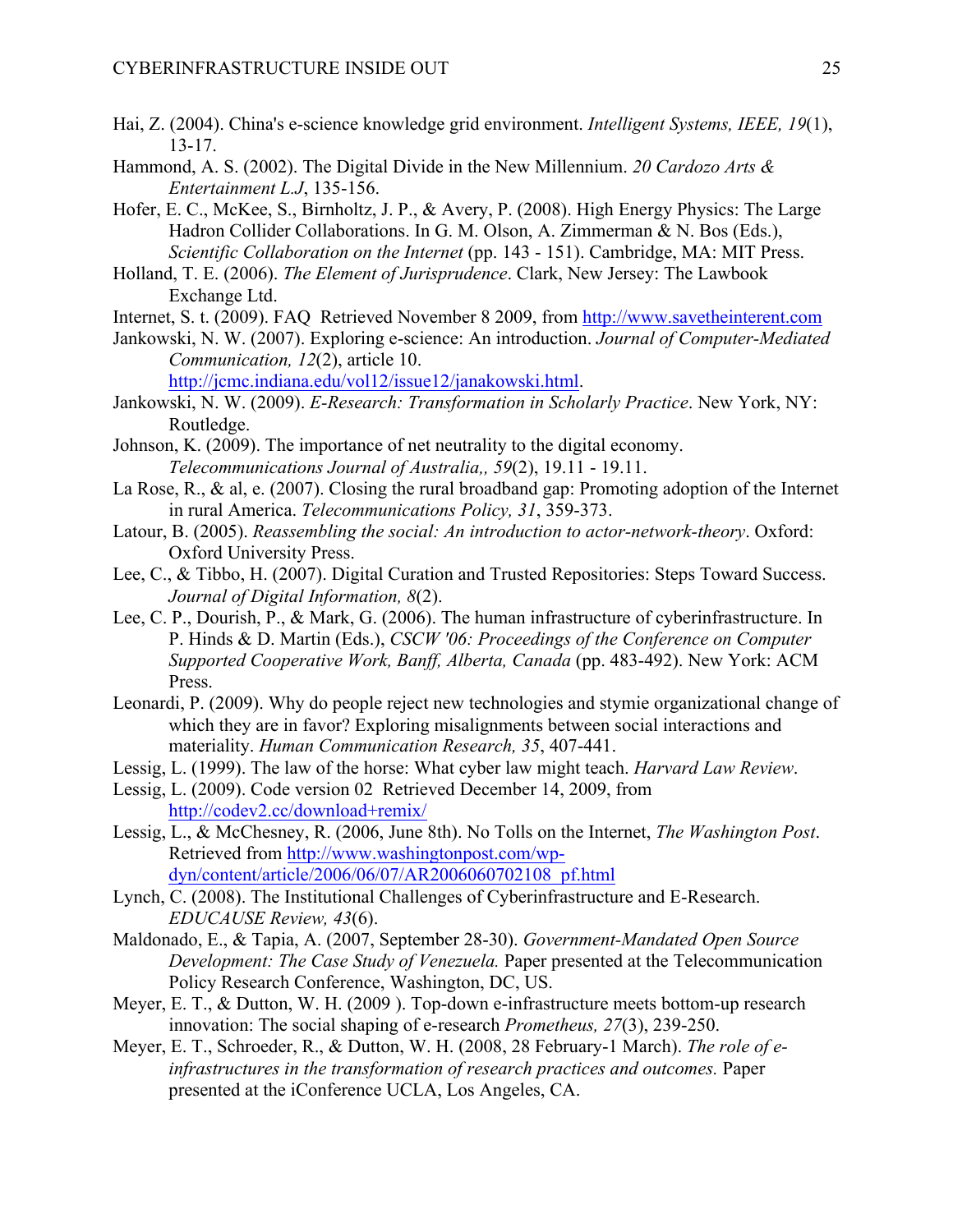- Michaels, R., & Jansen, N. (2007). Private Law Beyond the State? Europeanization, Globalization, Privatization *Duke L School Working Paper Series,* . Duke L School Faculty Scholarship Series.
- Mitchell, W. J. (2000). *E-topia*. Cambridge, MA: The MIT Press.
- Monteiro, M., & Keating, E. (2009). Managing misunderstandings: The role of language in interdisciplinary scientific collaboration. *Science Communication, 31*(1), 6-28.
- Murray, A. D. (2007). *The Regulation of Cyberspace: Control in the Online Environment*. Oxon: Routledge-Cavendish.
- Myer, J. (2008). A National User Facility That Fits on Your Desk: The Evolution of Collaboratories at the Pacific Northwest National Labratory. In G. Olson, A. Zimmerman & N. Bos (Eds.), *Scientific Collaboration on the Internet* (pp. 121-134). Cambridge, Massachusetts: The MIT Press.
- Nakamura, L. (2000). Economics and the New Economy: The Invisible Hand Meets Creative Destruction. *Business Review, July/August*.
- NSF, C. C. (2007). *Cyberinfrastructure vision for 21st century discovery*. Arlington, VA: Retrieved from http://www.nsf.gov/pubs/2007/nsf0728/nsf0728.pdf.
- Olson, G., Zimmerman, A., & Bos, N. (Eds.). (2008). *Scientific Collaboration on the Internet*. Cambridge: MIT Press.
- Olson, J., Ellisman, M., James, M., Grethe, J., & Puetz, M. (2008). The biomedical informatics research network. In G. M. Olson, A. Zimmerman & N. Bos (Eds.), *Scientific collaboration on the Internet* (pp. 221 - 232). Cambridge, MA: MIT Press.
- Petrazzini, B., & Kibati, M. (1999). The Internet in developing countries. *Communications of the ACM, 42*(6), 31-36.
- Poole, M. S. (2009). Collaboration, integration, and transformation: Directions for research on communication and information technologies. *Journal of Computer-Mediated Communication, 14*(3), 758-763.
- Prensky, M. (2001). Digital Natives, Digital Immigrants Part 1. *On the Horizon, 9*(5), 1 6.
- Reid, T. A. (2007, May 2). *The new holy grail: An Australian e-infrastructure.* Paper presented at the EDUCAUSE Australasia, Melbourne, Australia. http://www.caudit.edu.au/educauseaustralasia07/authors\_papers/Reid-238.pdf.
- Ribes, D., & Finholt, T. A. (2009). The long now of technology infrastructure: Articulating tensions in development. *Journal of the Association for Information Systems, 10*(5), 375- 398.
- Schroeder, R. (2007a). e-Research infrastructures and open science: Towards a new system of knowledge production? . *Prometheus, 25*(1), 1-17.
- Schroeder, R. (2007b). *Rethinking science, technology, and social change*. Stanford, CA: Stanford University Press.
- Schroeder, R., & Axelsson, A. (Eds.). (2006). *Avatars at work and play: Collaboration and interaction in shared virtual environments*. Dordrecht: Springer.
- Seidel, E., Muñoz, J., Meacham, S., & Whitson, C. A. (2009). A vision for cyberinfrastructure. *Computer, 42*(1), 40.
- Stewart, C. (2007). Indiana University cyberinfrastructure newsletter Retrieved November 1, 2008, from http://racinfo.indiana.edu/newsletter/archives/2007-03.shtml
- Tapia, A., Blodgett, B., & Jang, J. (2009). *The Merging of Telecommuncations Policy and Science Policy Through Broadband Stimulus Funding*. Paper presented at the TPRC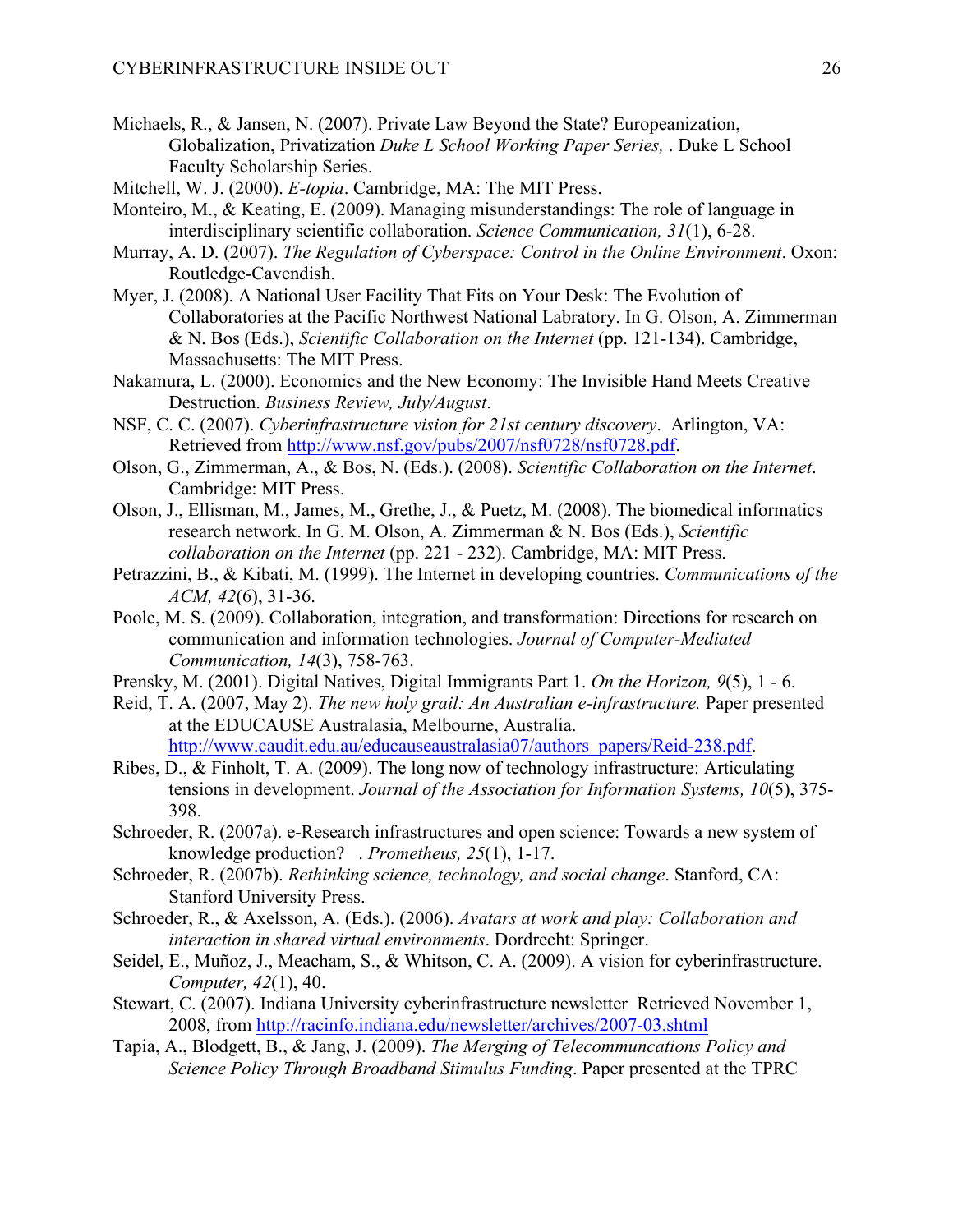Research Conference on Communication, Information and Internet Policy, Arlington, VA.

- Taskforce, C. R. (2005). Final Report of the Indiana University Cyberinfrastructure Research Taskforce: Indiana University.
- White, L. J. (2008). *The Role of Competition Policy in the Promotion of Economic Growth*. New York University School of Law and Economics Working Papers. New York University School of Law.
- Wu, T. (2003). Network Neutrality FAQ Retrieved November 8 2009, from http://www.timwu.org/network\_neutrality.html
- Ypsilanti, T., & Paltridge, S. (2004). OECD Broadband Market Developments. In R. Cooper & G. Madden (Eds.), *Frontiers of Broadband, Electronic and Mobile Commerce*. Heidelbery: Physcia-Verlag.

Zittrain, J. (2006). The Generative Internet. *Harvard Law Journal, 119*.

Cases and Legislation Cited

Commonwealth of Australia Constitution Act 1900

*Dunlop Rubber Company v Dunlop* [1921] 1 AC 367

*Helicopter Utilities v Australian National Airlines Comm.* (1963) 80 WN (NSW) 48

*Heydon's Case* (1584) 3 Co Rep 7a at 7b; 76 ER 637.

*Macquarie Bank v. Berg* [1999] NSWSC 526

*Tosier and Wife v Hawkins* (1885) 15 QBD 680.

*Voth v Manilda Flour Mills Pty Ltd* (1990) 171 CLR 538, 565

*XYZ v Commonwealth* (2005) 227 ALR 495

# **With thanks and acknowledgments to –**

Ralph Schroeder – for taking time over his Christmas break to provide comments on a prior version – all errors remain those of the authors

Tessa Jade Houghton – our section Editor for her invaluable, honest and supportive critique Andrea Tapia – for her review and suggestions for improvements

<sup>&</sup>lt;sup>i</sup> For the progress of the European Parliament towards the creation of one area of 'freedom, security and justice' see

<sup>–</sup> European Parliament 'Scoreboard: Union-wide fight against crime', Committee on Citizens; freedoms and Rights,